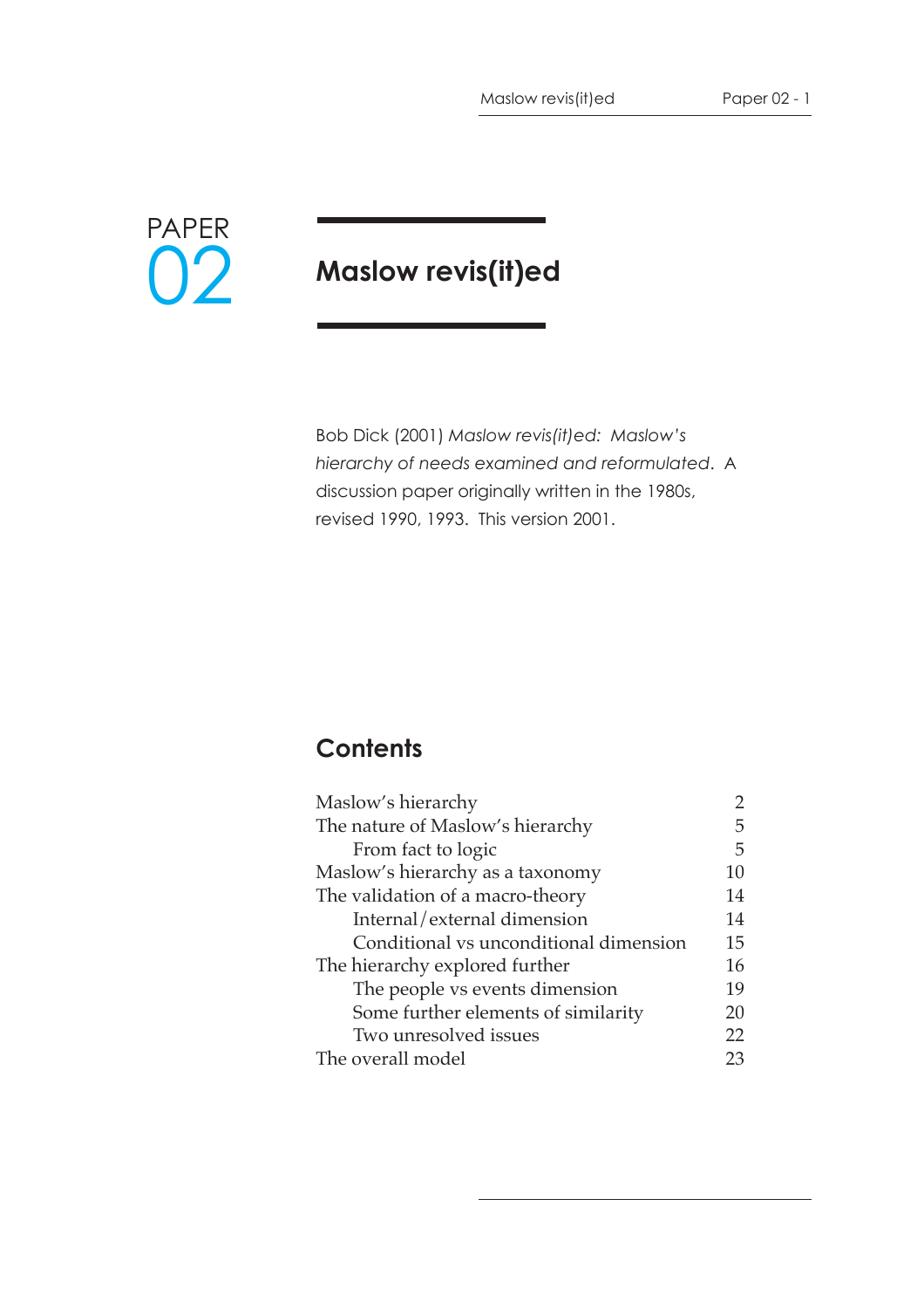Underlying almost all human behaviour is an attempt to satisfy some human need. An understanding of needs, of motives, therefore precedes an understanding of behaviour.

In this document I take one of the better known theories of human needs, that of Abraham Maslow (1970). I first subject it to a logical analysis which leads to some revision. Some of the implications of this are then considered.

The first section briefly describes the theory in its usual form.

### **Maslow's hierarchy**

Maslow postulates that under different conditions, different classes of needs rise to salience. The classes of needs are arranged hierarchically. The lowest unsatisfied level is the salient level: the level which commands our attention. But as soon as it becomes satisfied it ceases to be important.

In its most common formulation the hierarchy contains five levels of needs. From highest to lowest they are as in Figure 1: physiological, security, belonging, esteem, and self-actualisation.

So if the physiological needs are unsatisfied they are most important and attract most of a person's attention. But as they become satisfied they fade into the background. The next level, comprising the safety or security needs, comes to the fore.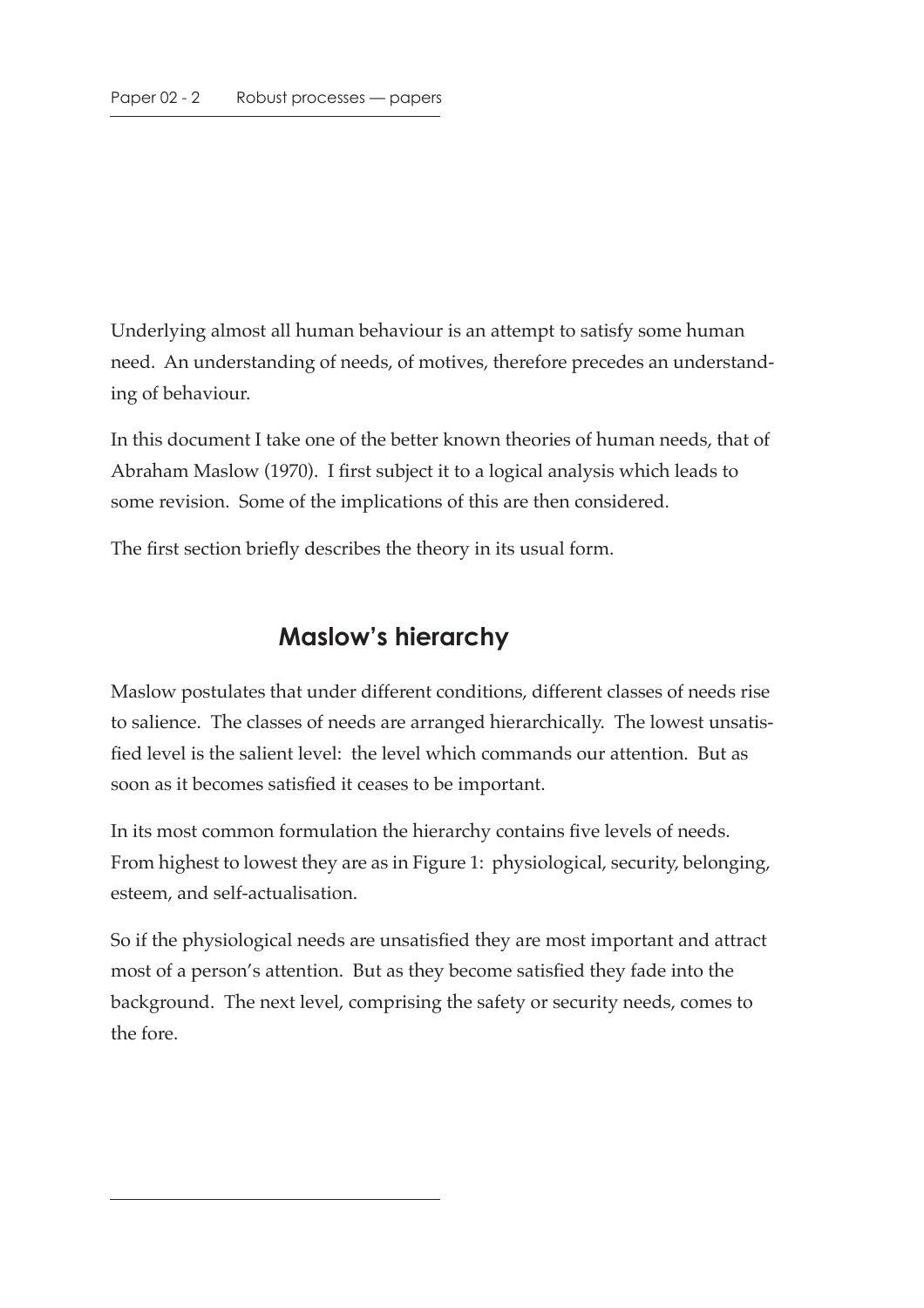

The physiological level is usually defined to cover such needs as those for food, clothing and shelter, and those associated with such bodily functions as sex, elimination and the like. A need for oxygen is an instructive example. It is a need which is most pressing when it is unsatisfied. We neglect it and take it for granted when it is not at risk.

One of the striking aspects of Maslow's theory is the contradiction apparent in its high and continuing popularity, and the almost complete absence of empirical support. Of several scores of studies which have been conducted a handful provide some measure of support. The remainder are either ambivalent or negative. Wahba and Bridwell (1976) summarise the research. They also acknowledge that the theory is "almost untestable" (p234).

I suspect that the popularity arises for three reasons, which tend to be associated to some extent.

One of the reasons may be the wide gap which exists between experimental and practical psychology. Therefore many of the people who use the theory may not be in the habit of reading the experimental literature. Indeed, many of them might well regard it as irrelevant to many aspects of the practical world.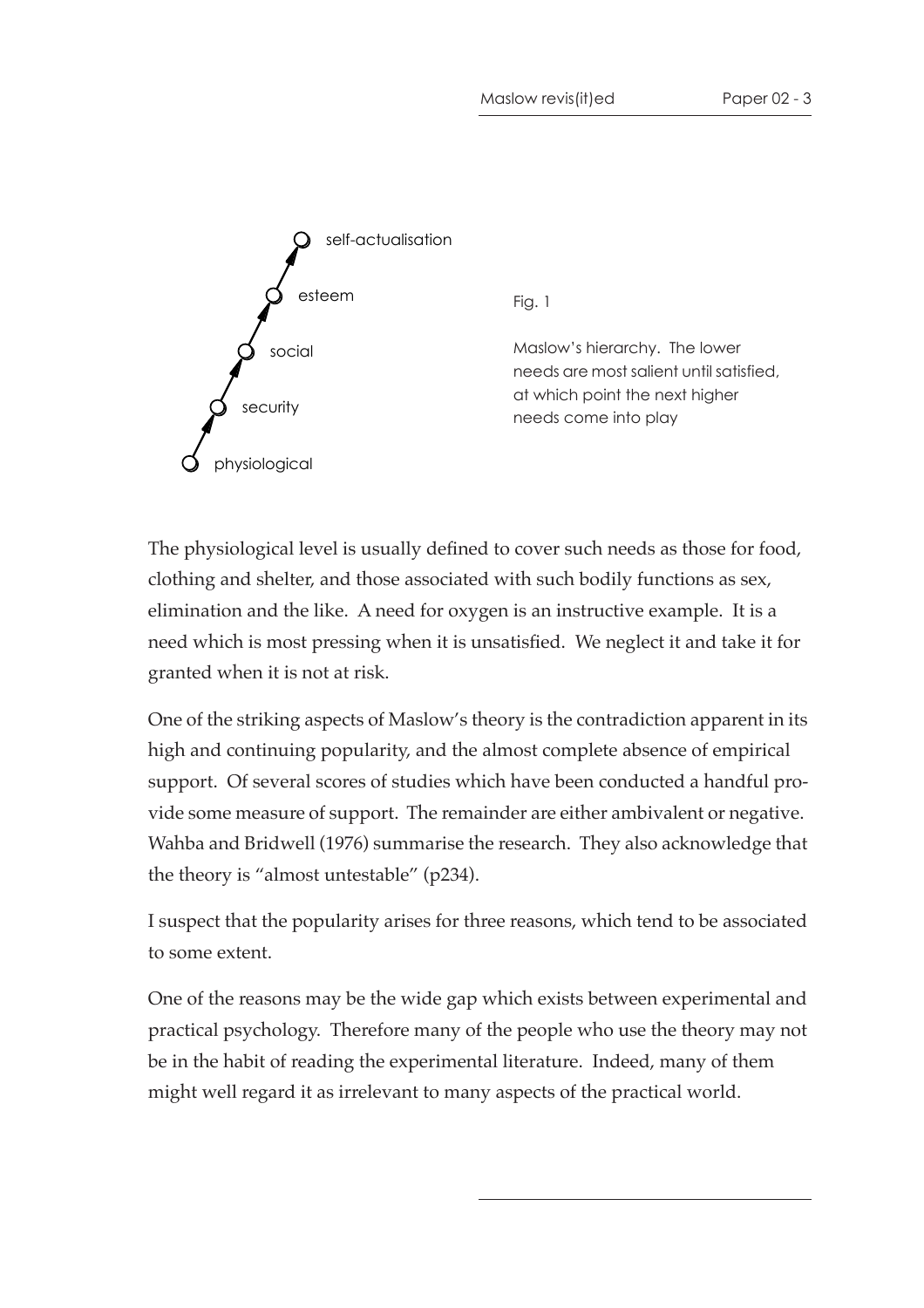A second possible reason is that the theory is intuitively satisfying. It accords with people's experience that physiological needs are pressing when not met, but otherwise almost completely disregarded.

A third reason may be found in the practical implications which can be drawn from the theory, and which again accord with experience. As people become more mature (in the work force, for example) they do often switch their attention from physiological to security needs, and then in turn to social and esteem needs.

In the face of such an overwhelming body of disconfirming evidence, however, one would by now have expected the theory to fade into misuse. It has not. Perhaps it has something to offer, and is worth a reexamination.

There are at least three grounds on which a reexamination might be carried out.

One is the adequacy of the research itself. In view of the extent of the research, and the high proportion of negative findings, this seems unlikely to be fruitful. I will deal with it here cursorily.

Another is the appropriateness of the research to the nature of the theory. In this respect I argue that it is the sort of theory which is not easily amenable to crucial test, as Wahba and Bridwell accept. This would usually be seen as a shortcoming. I here argue that, on the contrary, it is one of the qualities which gives the theory its power.

The third ground is that the theory itself can be refined. A series of modifications are later proposed.

The remainder of the paper works through a number of stages. The general nature of Maslow's hierarchy is first examined. A the same time the adequacy of current research methods to test it is assessed. Then follows a more detailed analysis of the theory. As a consequence of this examination I propose a series of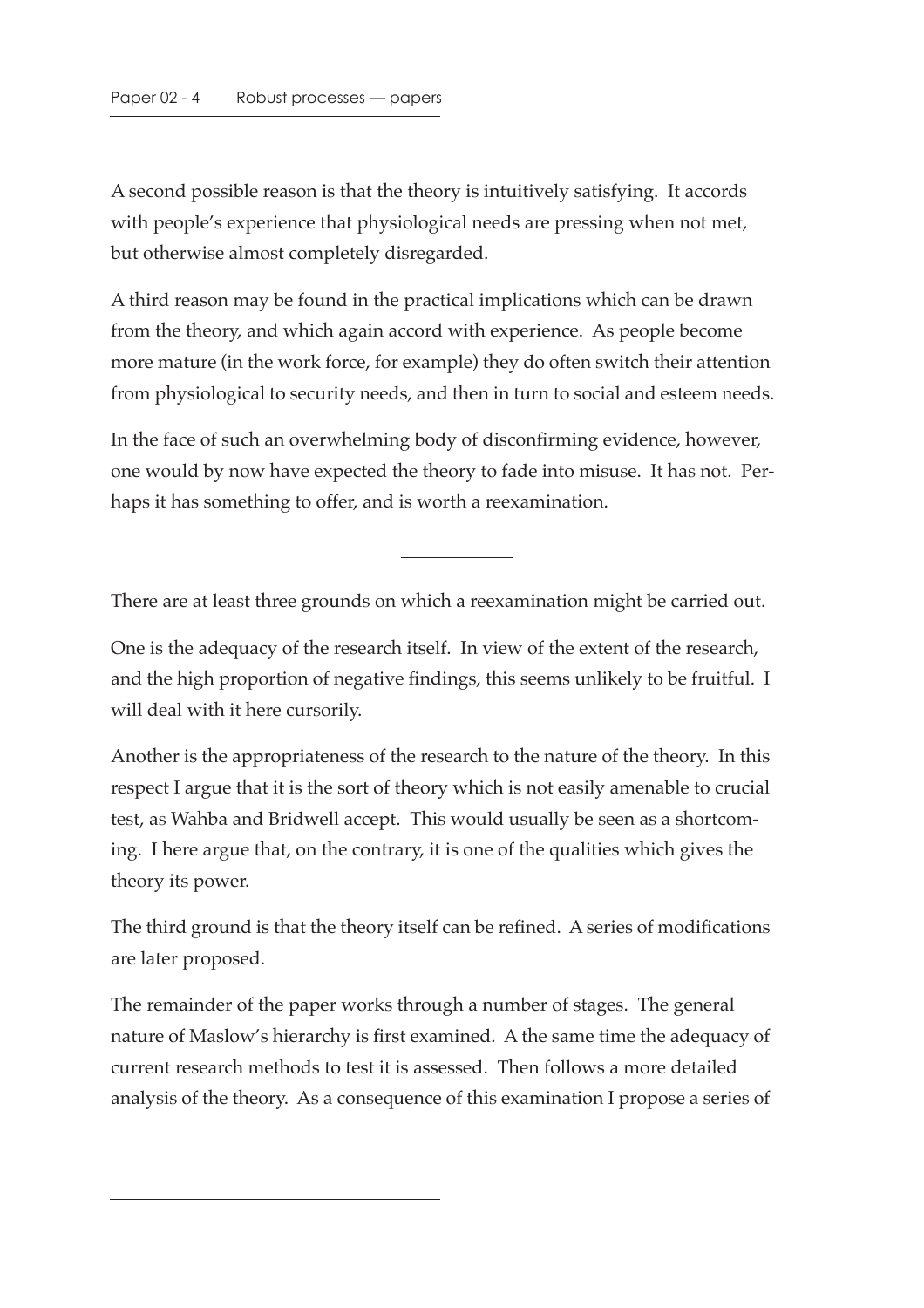modifications to the categories of needs, their relationship, and the underlying rationale for the hierarchy. Finally, I review the agreement between the theory and other general theories which address similar issues.

# **The nature of Maslow's hierarchy**

Before the research can be assessed or the theory reviewed it is necessary that I clarify the very nature of the theory. Briefly, I argue that it is essentially a taxonomy, with certain postulated relationships among the classes of the taxonomy. On these grounds I assert that normal experimental research may not provide an appropriate test.

First, the theory as originally described functions as a taxonomy of needs. This is an important point. In this respect the theory shares more in the features of a logic than of the type of theory that is easily or crucially tested using the conventional methods of behavioural research.

Theories differ greatly in their generality. One can therefore conceive of a continuum stretching from specific to abstract. At the specific end of the continuum lie the concrete explanations of particular experimental data. The other end is best defined by such content-free models as algebras, logics, and the like. I will use the generic term *logics* to refer to them. These are not usually thought of as theories. However, I will shortly show that other models which are labelled as theories lie very close to them.

### **From fact to logic**

The continuum I am proposing bears a close resemblance to one dimension of what West Churchman (1971) has proposed as a fact net, a network of ever more abstract theories built upon the base of specific observations.

The nature of the continuum may be realised to some extent from its extremes.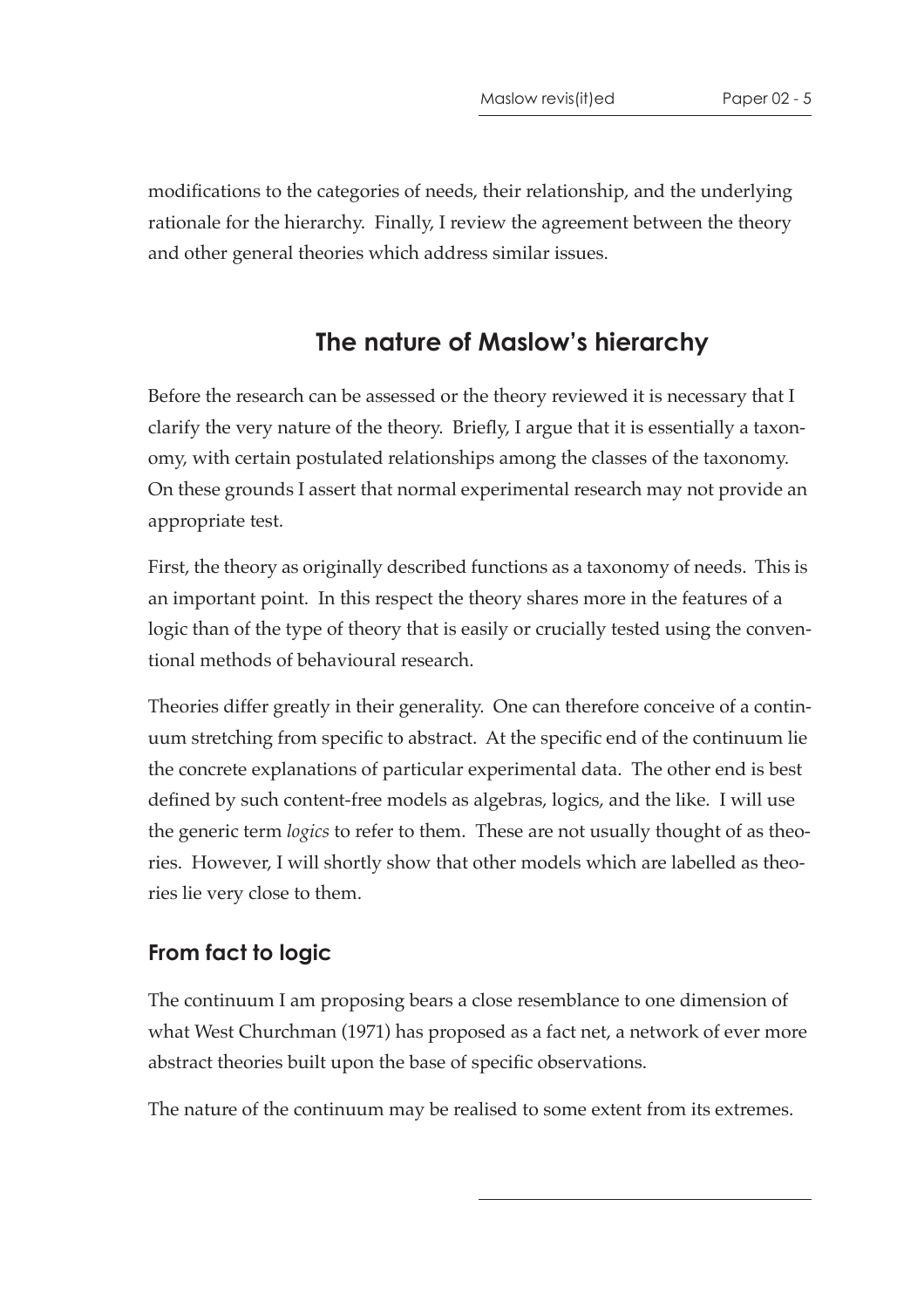A the specific end of the continuum, actual observations and measurements are to be found. Included here, for example, one might expect to find the measures on some non-contentious dimensions of a particular object or situation. The measures constitute a theory (or, better, a model) of the object or situation.

It may be noted that the fit between the model and the object or situation or event can be expected to be close. The only limits to its accuracy are those arising from the inherent reliability of the measures used, and the accuracy with which the measures are applied by the measurer.

On the other hand, however, the generality of such a model is inherently poor. If the model does bear a close relationship to a whole class of objects or situations or events, this is a consequence of the measured example being well representative of the class from which the example is drawn. The goodness of fit is not inherent in the class of model.

In the physical world a close fit may nevertheless be attained. This arises, again, not because of the qualities of the class of model, but because the variation in some physical phenomena is so small that almost any example can act as an exemplar for the class.

Such a theory can yield very precise predictions. Since its field of application is often narrow, the dimensions it describes are likely to be those which are most relevant. An experimental test (for example a replication of the measurement from which it was derived) may have a high probability of disconfirming the model if it is incorrect. A disconfirmation is readily interpreted when the data are collected and analysed.

In short, such a model (henceforth: micromodel or microtheory) has the capacity to describe the relevant dimensions of a limited span of reality very accurately. Where the fit between model and reality is poor, this is likely to be readily apparent.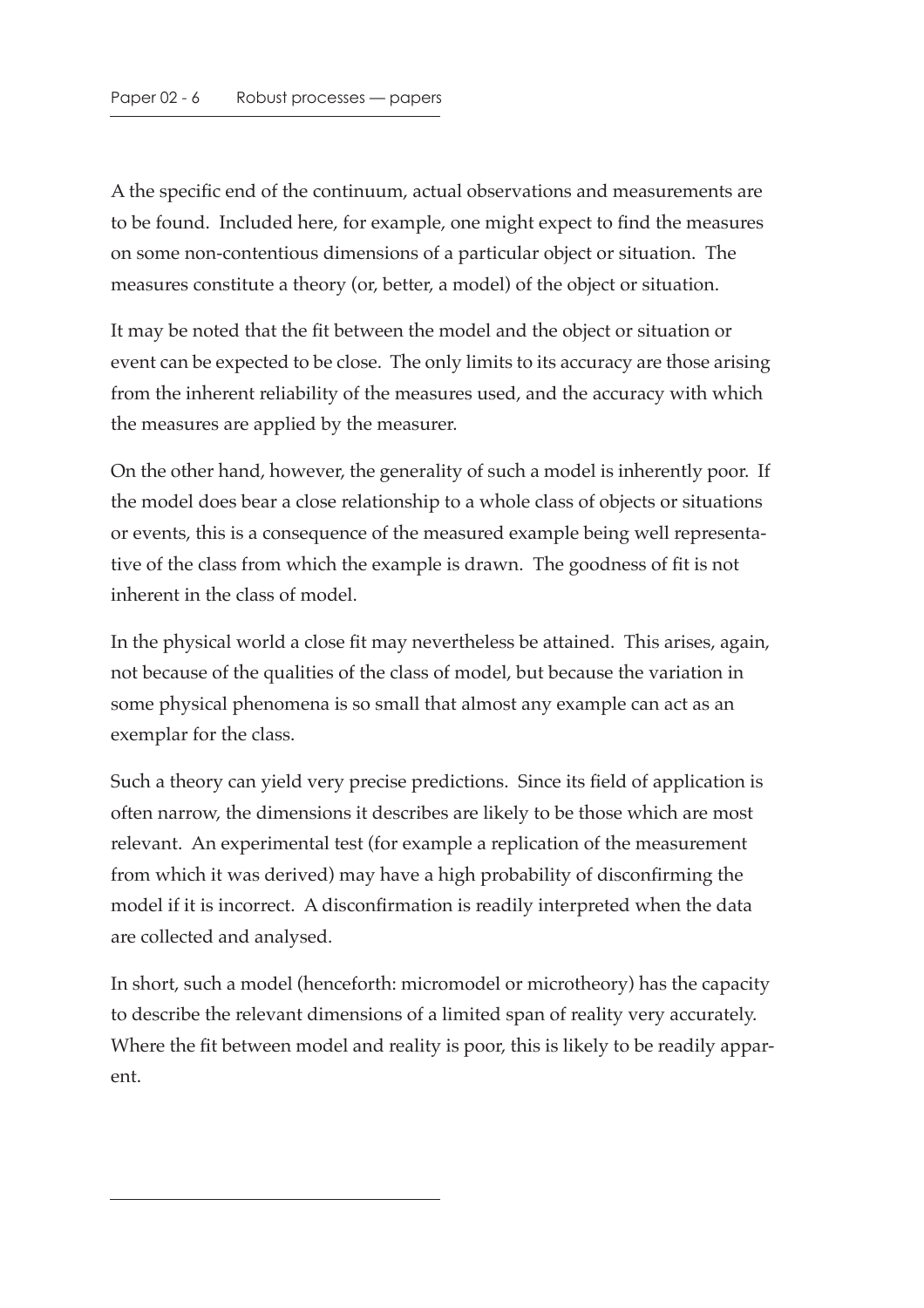At the other end of the continuum the logics show the opposite characteristics. The content to which they apply is often not defined, and may continue to be extended. Therefore their generality is very broad. It is precisely the generality of systems of algebra, for example, from which much of their usefulness derives. Their fit to any one example, however, may be quite poor. Again, if the fit is good, this is not inherent in the model. Rather, it is a consequence of the class to which it is applied having low variability, or the example to which it is applied being particularly characteristic of its class.

The generality of such a model has its costs. Over the span of reality to which it might be applied, many dimensions may be relevant. Models deal with a reality which is almost infinitely dimensioned by selecting some dimensions. There is thus a greater likelihood that an important dimension of a particular class of events will be omitted.

A consequence of all this is that testing a logic is not a very meaningful activity. The most that an empirical test can do is to make a statement about the boundary of application of the logic. For instance, to my knowledge there are few real life applications of Riemannian geometry. But that says nothing about it as a geometry. In other words, logics are inherently untestable. Testing is inherently inappropriate.

Notice also that circular definitions are inherent in logics. A logic consists of a set of concepts defined in terms of each other.

In brief, logics are circularly defined sets of concepts which have high generality. When applied to some event they are likely to ignore some dimensions of that event. Their boundary of application is difficult to define. They are inherently untestable.

Although it is not conventional to regard logics as theories or models, there are other models which are closer to the logics than they are to micromodels, and to which the term theory is commonly applied.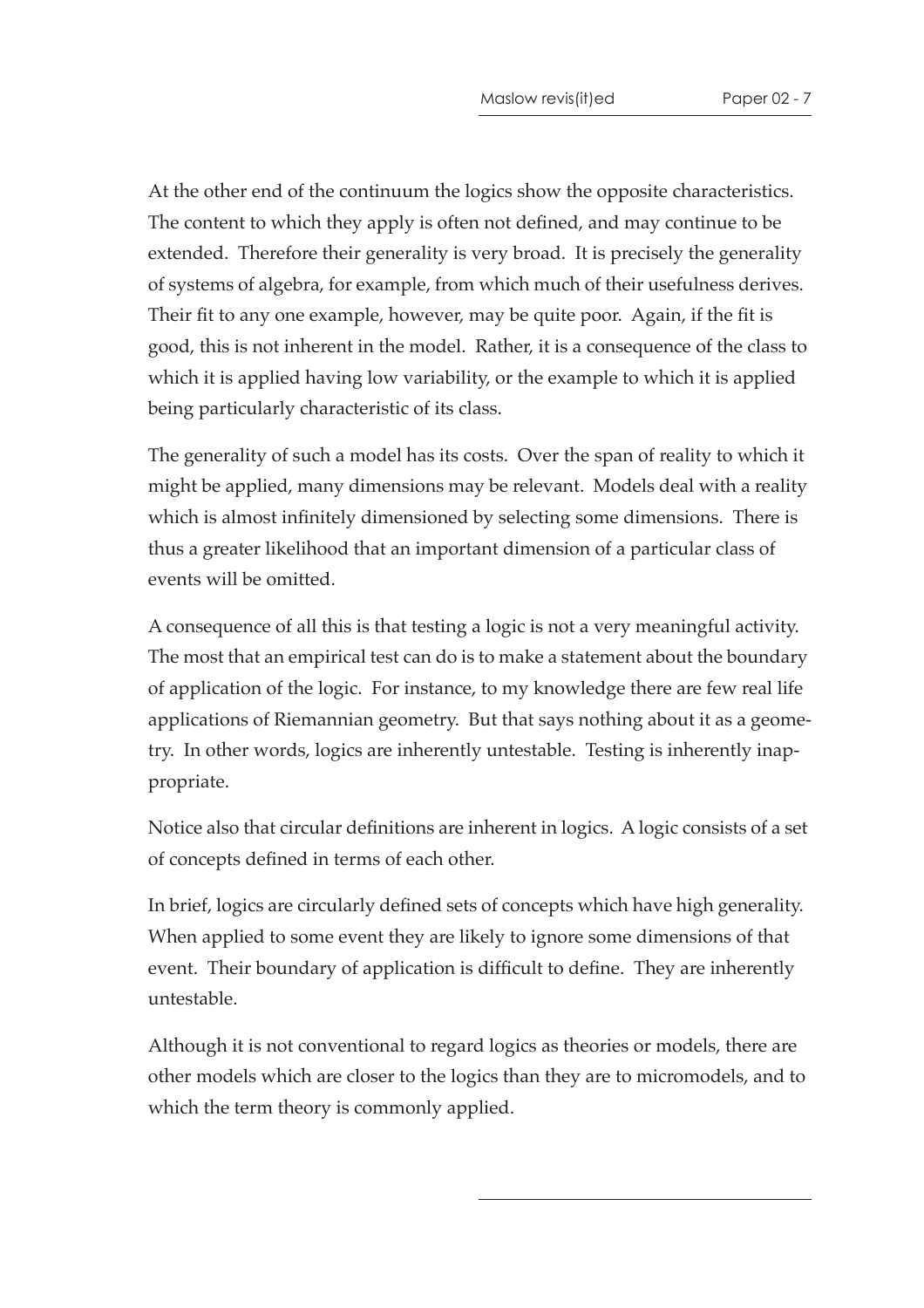General systems theory (Ludwig von Bertalanffy, 1973) is one. It is a set of concepts which can be applied (with better or worse fit) to any event which can be conceived as resource consuming and goal directed. Signal detection theory is another, applicable where an event can be conceptualised and measured as signal in noise. (See the description in Thomas Wickens 2001 introduction.) Information theory is a metric for dealing with events which can be characterised as informational in nature and of varying probability.

It will have been noticed that these theories share many characteristics with the logics. One can apply them to any event which can be conceived of in certain terms, that is, provided one chooses to select certain dimensions and ignore others. The network of concepts defining the theories are circular, with one concept defined in terms of other concepts within the set.

So far three points on the continuum have been defined. An infinity of such points might theoretically be identified. For present purposes, interest centres on a cluster of models which are grouped just below the near-logics like general systems theory; for it is there that Maslow's hierarchy is to be found.

Before exploring further the implications of this placement of Maslow's hierarchy, there are two other issues to be addressed. The continuum is in effect a model of models, or a theory of theories (that is, a metatheory). Before it can be used to cast light on the nature of Maslow's hierarchy, there are two other dimensions to be added. One is the interconnectedness of the sub-events making up an event. The other is the difference between a theory for empiricists and a theory for practitioners.

The theories of physical science often proceeded by identifying a dimension at a time, analysing it, and formulating a law which captured it. Because the different effects were sufficiently close to additive, analysing one dimension at a time still allowed understanding to accrue. One can predict the trajectory of a ballistic object by analysing separately for the effects of gravity and wind resistance, for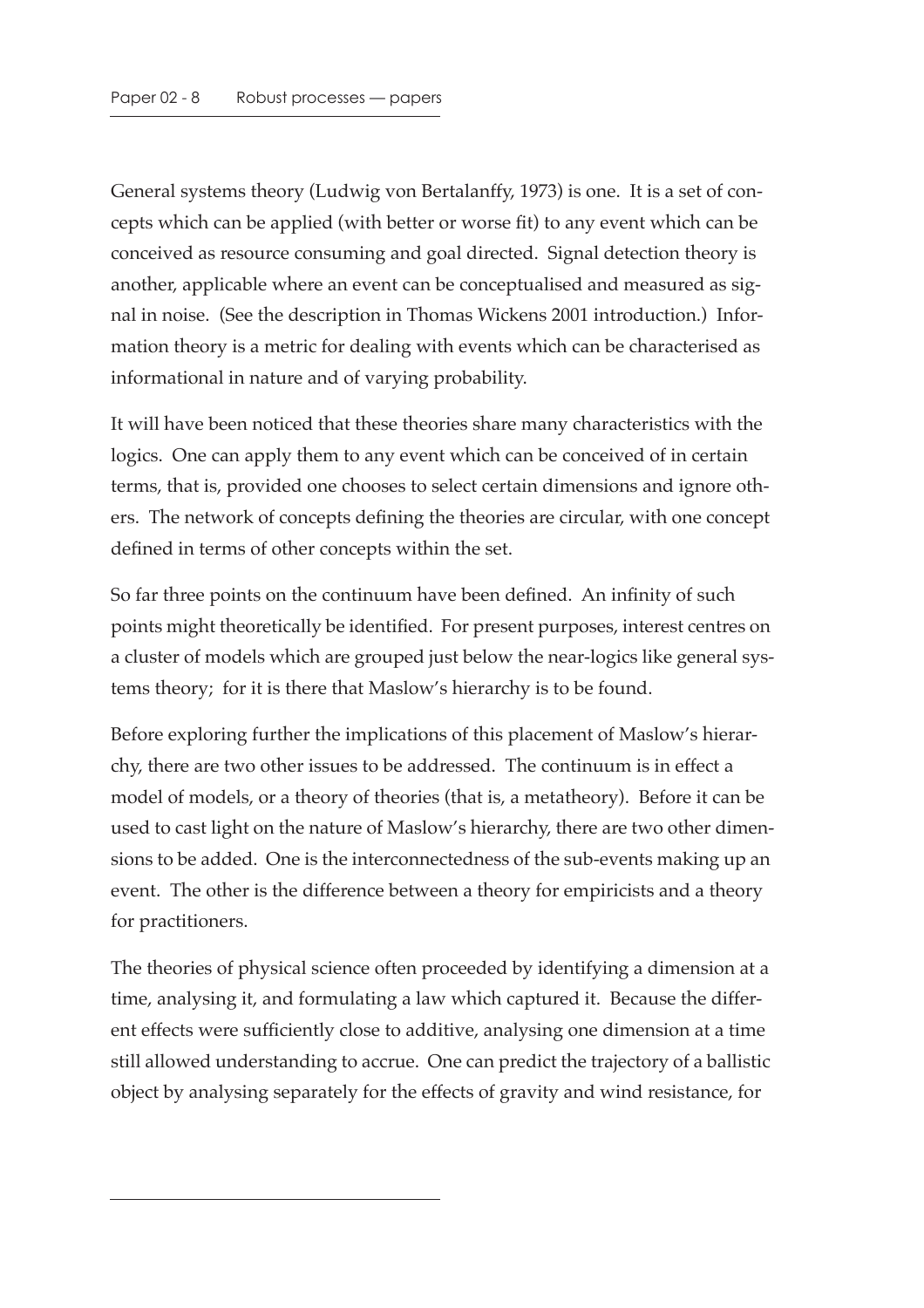example, and then combining the effects. Through reductionism lies better understanding and prediction.

In the world of living organisms, individually or collectively, this is less often so. A more reasonable starting assumption is that everything affects everything else until proven otherwise. Under such conditions, reductionism may extend the capacity to predict the future of an event only at the cost of making the model unwieldy.

This issue becomes particularly important when the needs of practitioners are also taken into account. In may fields of practice it is not feasible to apply theories consciously to an event as it unfolds, for the speed of unfolding often exceeds the processing capacity of the conscious mind. It may be as futile as it would be for a tennis player to intellectualise about the conditions affecting the flight of the approaching ball.

Theories which are useful to practitioners have limited dimensionality so as to be within the span of apprehension. They are intuitively satisfying so that they can be automatised and thereby acted on without conscious analysis. For a practitioner, adopting a theory of greater generality (the opposite of reductionism) may render an event more rather than less understandable.

In summary so far, it can be said that Maslow's hierarchy lies towards the general end of a metatheoretical continuum stretching from precise micromodels of narrow focus to logics and macromodels of high generality but consequently with some fuzziness.

A conclusion to be drawn from this is that one would not expect such a theory to lend itself easily to empirical test. As practitioners are likely to favour other criteria than are empiricists, it is also understandable that a given model may suit one purpose while being quite inappropriate for the other.

With this as background, Maslow's hierarchy can be explored in greater detail.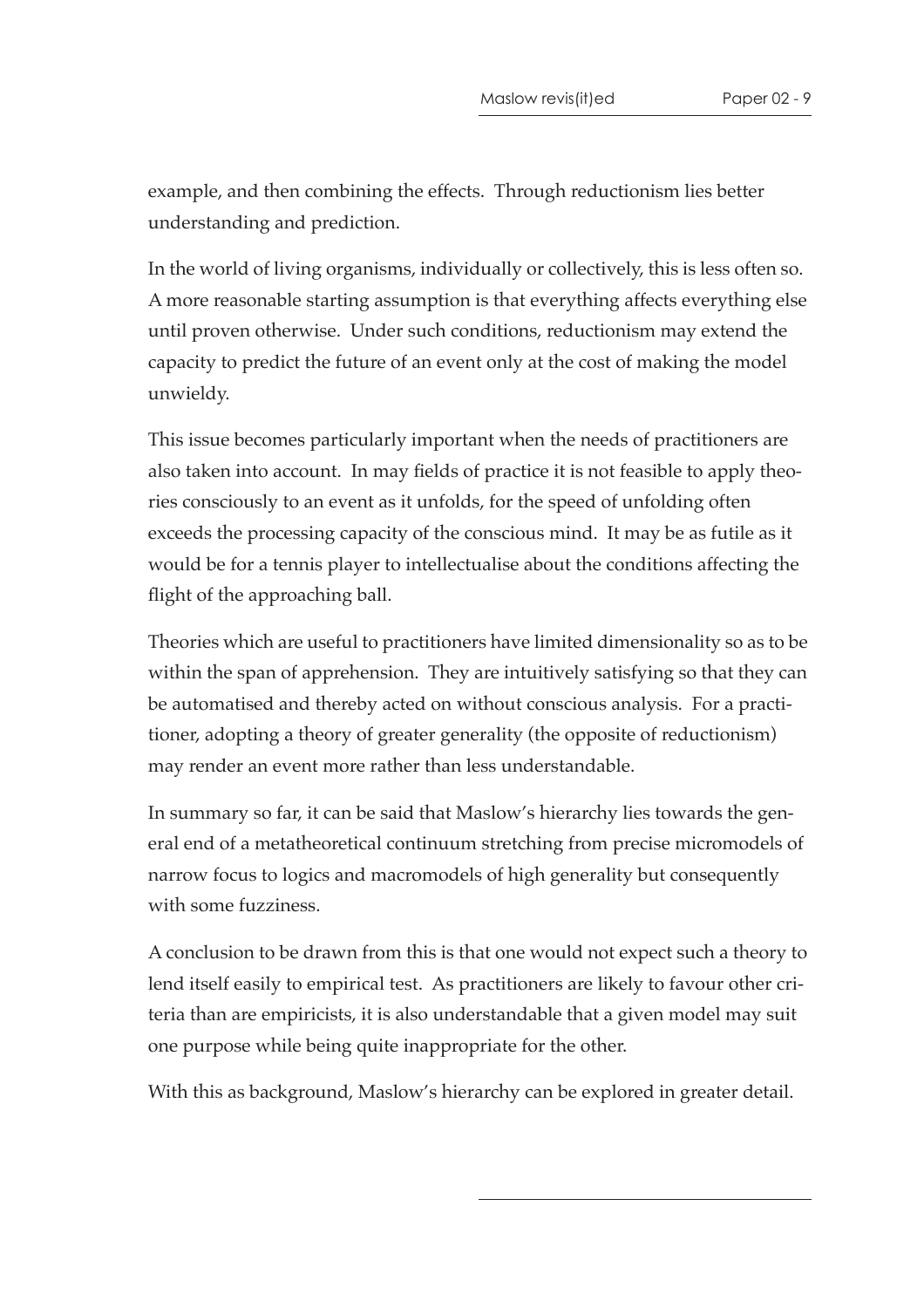# **Maslow's hierarchy as a taxonomy**

Maslow's hierarchy is among other things a taxonomy or classification of human needs. A taxonomy per se is more a logical than an empirical device. It therefore makes more sense to talk about its logical consistency than it does to test it empirically.

An empirical test may address its boundary of application, a worthwhile exercise but a different one.

It may be mentioned in passing that some of the negative results of empirical research arise from attempts to test the hierarchy as a taxonomy. A common method of approach is to classify a number of situations as instances of a particular category, and then examine the factor structure of responses to see if it agrees with the categories.

It is problematical, however, if one should expect this to occur. There are reasons for expecting at least the possibility of quite different results. Firstly, it is questionable whether the categories of a taxonomy are factors, or poles of the various factors. Secondly, it is conceivable that the different instances of a category may be substitutable. For example, it may be that a person might satisfy a social need either through leading an active social life or through a small number of close relationships. If so, one might sometimes expect a negative correlation between instances of the same need category.

It is more appropriate to use conceptual means of testing the effectiveness of a taxonomy. A successful taxonomy is one which successfully encompasses the classes of events which it addresses. Its classes have minimal conceptual overlap.

In short, the more comprehensive the taxonomy, and the less the overlap of its categories, the better it is likely to be. Maslow's hierarchy can be analysed in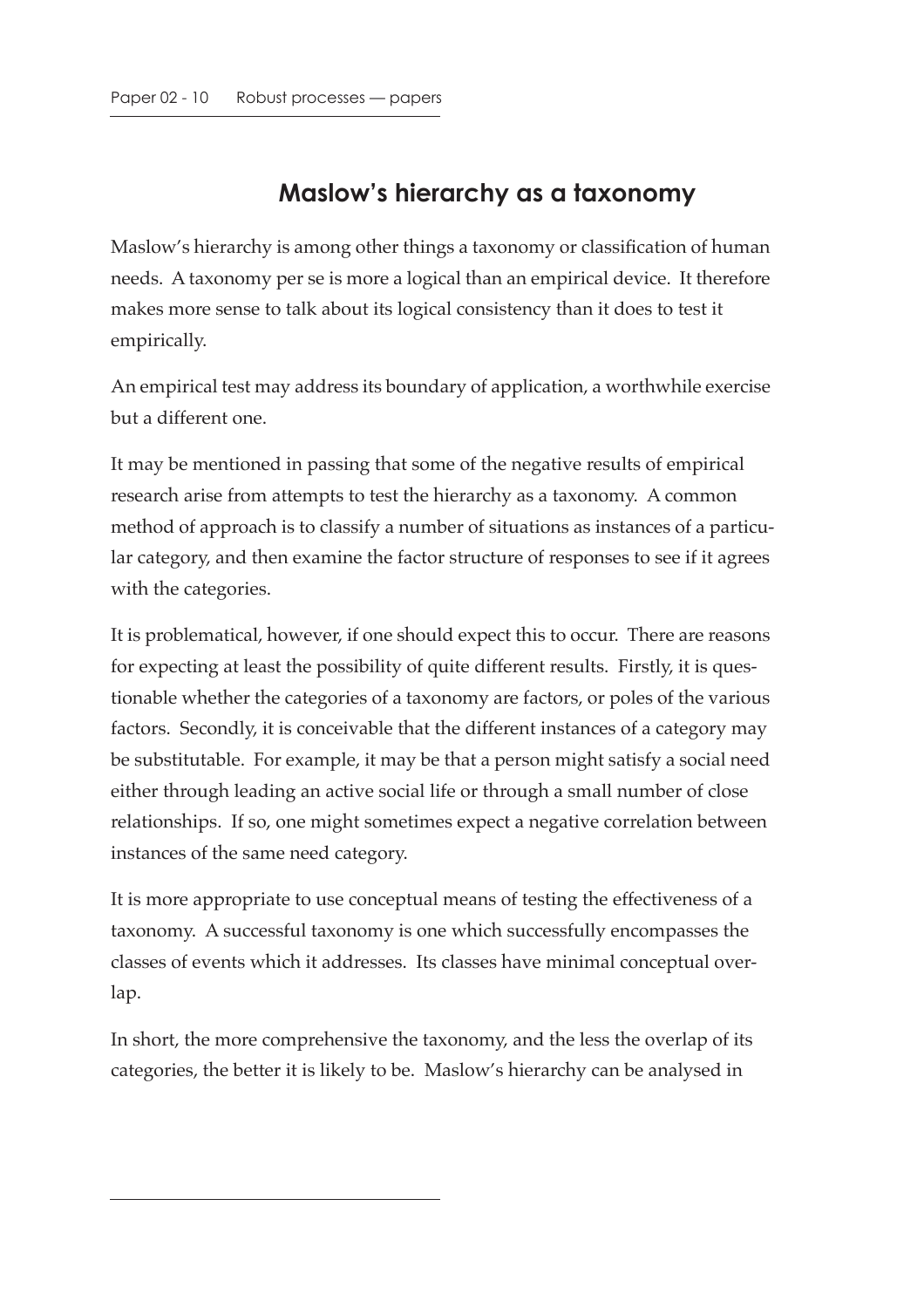these terms. I do so by trying to identify the underlying dimensions of the taxonomy, and examining their conceptual cleanness.

The first dimension which is apparent is that the physiological class of needs refers to a person's physical wellbeing. Most of the other classes refer unambiguously to psychological aspects of wellbeing. Safety, however, lies uneasily in both categories. One might therefore mark safety as a class requiring further analysis. I will take this analysis up again later.

Three classes address the psychological domain of wellbeing. Of these, I will defer consideration of self actualisation until later. Social and esteem needs will now be considered.

The first point which becomes apparent is that esteem subsumes two components, as Maslow himself recognised. One is self derived esteem; the other is esteem derived from others. A priori one might expect this to be an important dimension. The distinction (between self-derived and other-derived) may therefore be worth observing in the taxonomy.

In some respects it can be argued that esteem of others relates more closely to social and belongingness needs than to self esteem. It may therefore be asked in what ways they differ, if at all.

Both include what might be called regard or acceptance by others. The esteem of others, however, has a performance implication. Esteem is earned. Belongingness is decided by other factors. The dimension may therefore be labelled unconditional versus conditional.

Self esteem also involves acceptance, but by oneself. It therefore appears that the psychological dimensions of the social and esteem categories might be alternatively described in terms of two dimensions. One depends on whether the acceptance is conditional or unconditional. The other depends on whether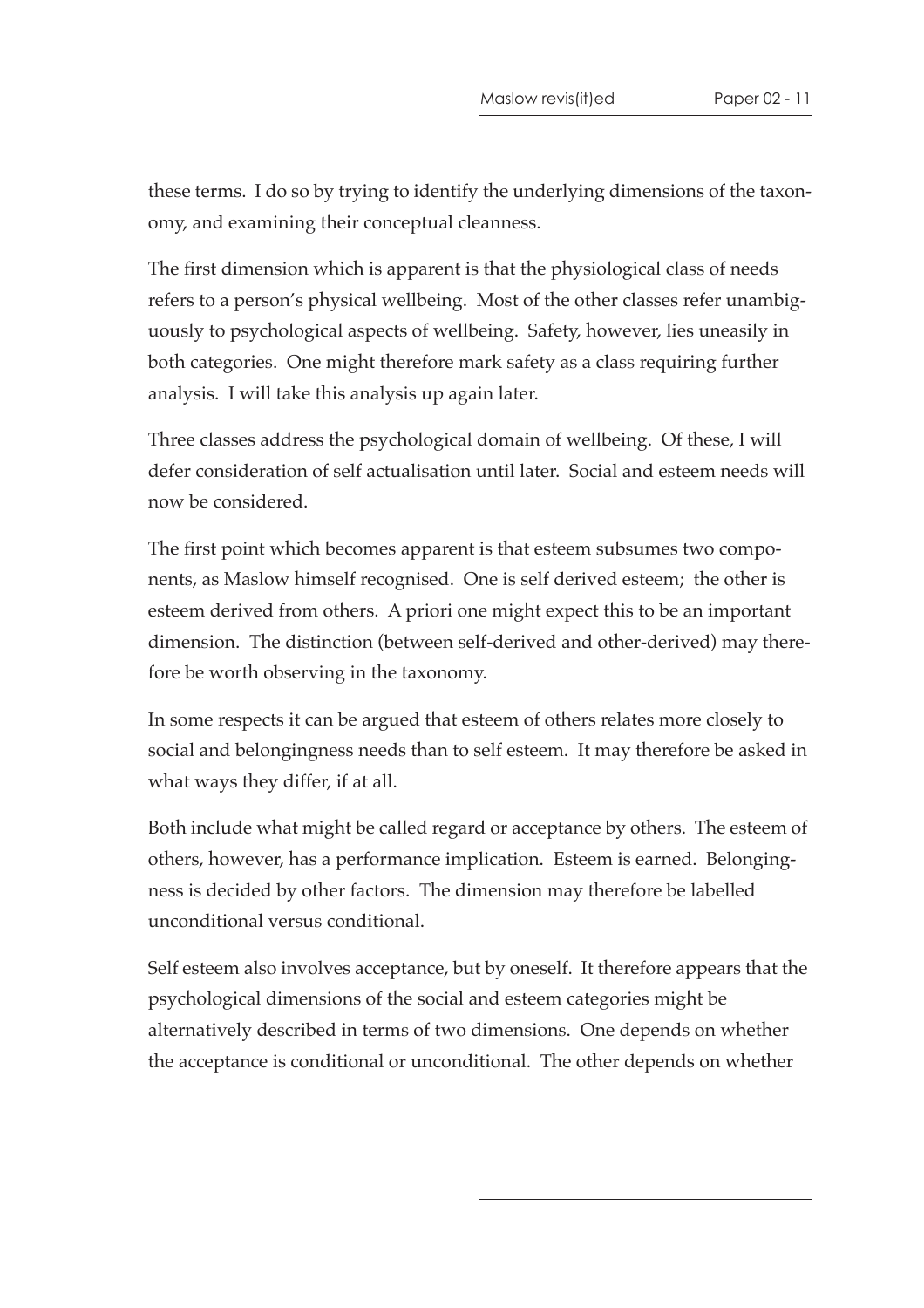the source is oneself or others. Crossing these two dimensions gives four potential classes as identified in Figure 2.

| conditional self-<br>acceptance        | unconditional self-<br>acceptance        | Fig. $2$                         |
|----------------------------------------|------------------------------------------|----------------------------------|
| conditional<br>acceptance by<br>others | unconditional<br>acceptance by<br>others | Four dimensions of<br>acceptance |

Under this scheme, two of Maslow's original five classes are not accounted for. One of the new categories is an addition. If unconditional self acceptance can be identified with self actualisation, however, only safety has found no provision in the revision so far.

I will later argue that the equation of self actualisation with unconditional self acceptance can be made. Accepting this for the moment on trust, there are thus five categories in the revised taxonomy. All concern the immediate wellbeing of an individual. Safety may be regarded as a future component of these present categories. Although I will not deal with this issue in detail for the moment, I will equate safety with the future component of all categories (except perhaps self actualisation, which may not have a future component).

So far the taxonomic aspects of Maslow's hierarchy have been dealt with, though with some issues requiring closer examination later. The reformulation removes some conceptual overlap from the items. Self esteem and the esteem of others are now categorised separately. Safety, formerly partly physical and partly psychological, is now split up as a future component of each of the other categories.

The way in which the categories have now been described makes it more likely that they are inclusive, with one exception to be remedied shortly. The inclusiveness of the reformulation may be demonstrated in the course of identifying the missing dimension, which I will now address.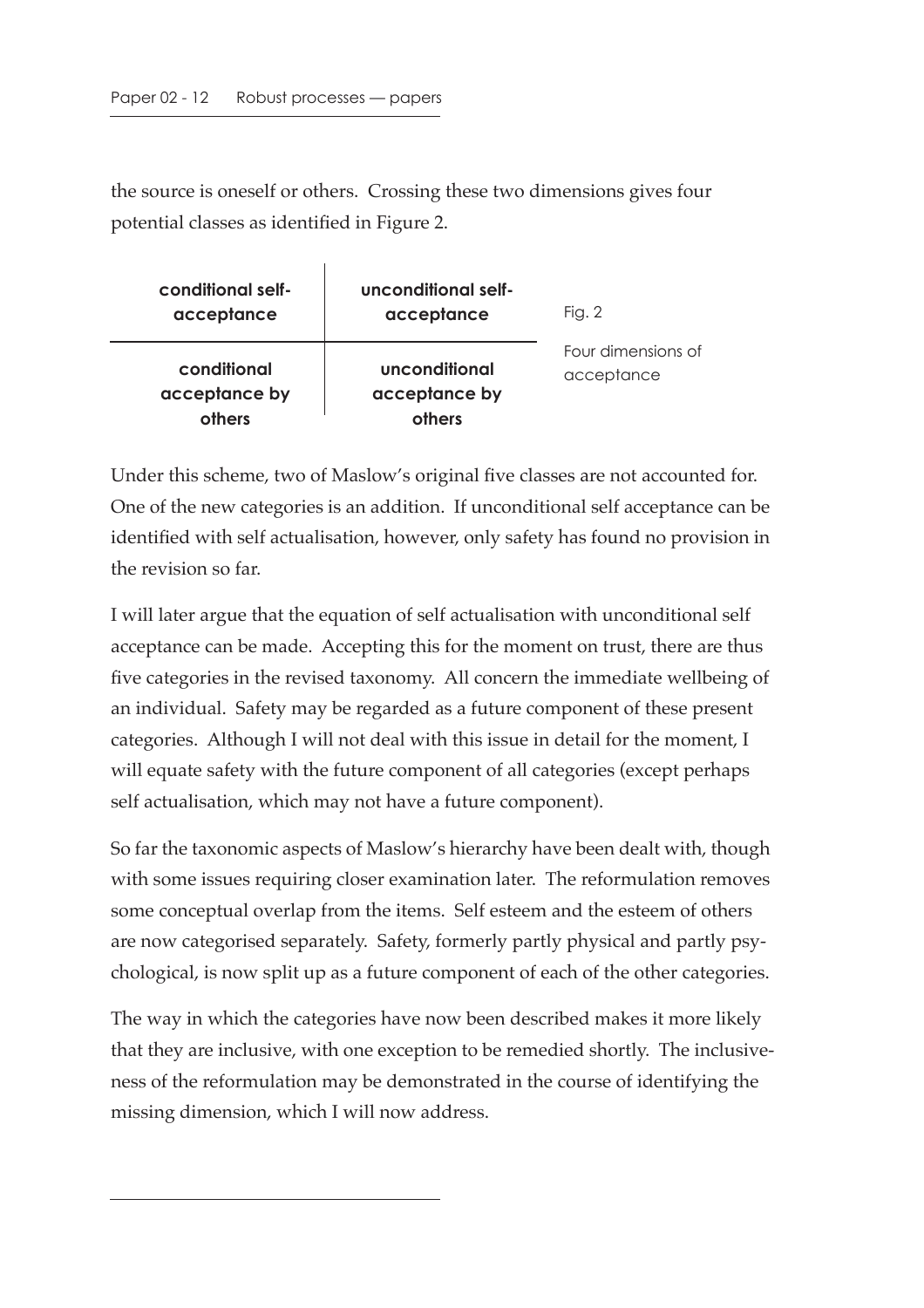The taxonomy is now a classification of sources of individual wellbeing. Wellbeing is either physical or psychological. (There may also be a spiritual component, distinct from psychological. I will leave this as an open question for the moment, and will not address it further in this paper.)

If wellbeing is psychological it may be further subdivided. It may originate either within the individual or outside. If outside ... and here is the missing dimension. It may derive from people, or from objects and events. For the moment I will content myself by relabelling the "self vs. others" dimension as internal vs. external.

To each of the categories so far identified, a further division into people and things may therefore be added. It applies clearly to the others dimension of psychological wellbeing. It is not yet clear if it applied to the self dimension. If it does, the taxonomy is more complete, with almost fully crossed dimensions in the psychological domain.

Each "others" category therefore has two subcategories, depending on whether the wellbeing is derived through people or through objects or places. To extend it to the category of conditional self acceptance requires only that the performance is directed towards people or towards things. Its extension to unconditional self acceptance is more problematical.

A few issues are not yet delineated sufficiently clearly for confidence. This applies most particularly to the identification of self actualisation with unconditional self acceptance, and of security with the future component of those needs which can have a future component.

I will later show that the dimensions of this revised taxonomy are important in other theories dealing with behavioural and social phenomena, and that this suggests that the taxonomy has application to real life events.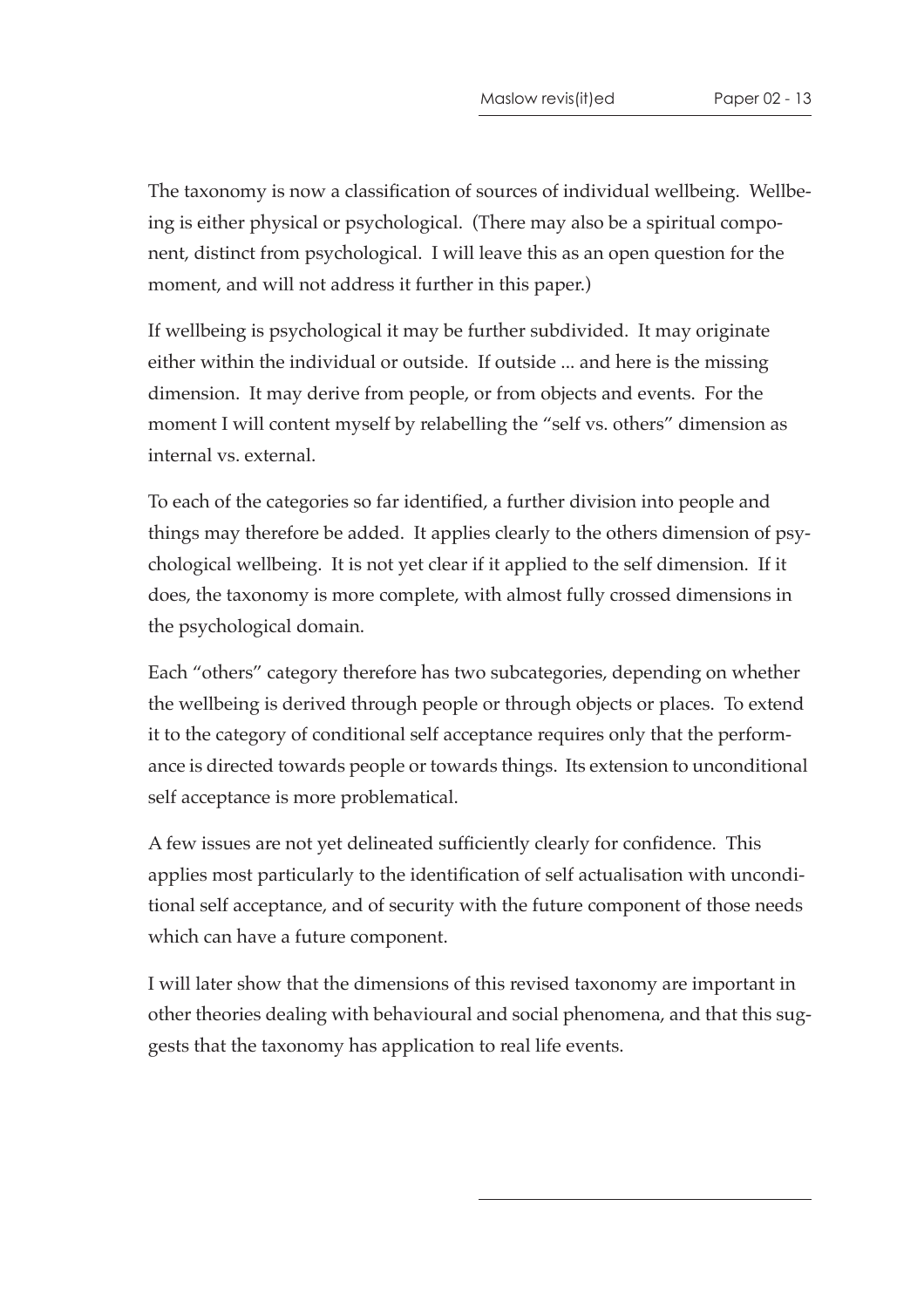# **The validation of a macro-theory**

One of the features of such macrotheories as Maslow's hierarchy derives from their generality. If a macrotheory is capable of being applied to a wide range of phenomena, then it is likely that the boundaries of application of macrotheories will overlap.

 It can therefore be expected that other macrotheories which address similar phenomena can be matched to the macrotheory under consideration. Some translation might be required to make the matching apparent.

Maslow's hierarchy is, in its usual form, a theory of human motivation. As motivation can claim to underly most human behaviour, it can therefore be presumed that there are other theories with overlapping boundaries of application. This overlap will first be pursued by examining each of the two key dimensions of the modified hierarchy in turn. Other theories which seem related will then be considered.

#### **The internal/external dimension**

As proposed, this vertical dimension categorises a person's psychological wellbeing as being either self derived, or being derived second hand through other people or things.

A similarity which immediately comes to mind is between this dimension and the concept of locus of control as formulated by Rotter. Locus of control is also a continuum which identifies at its poles two views about the perceived source of reinforcement in an individual environment. It may be expected that people who see themselves as in control of their environment, and therefore able to modify it, also see themselves as able to determine their own psychological wellbeing.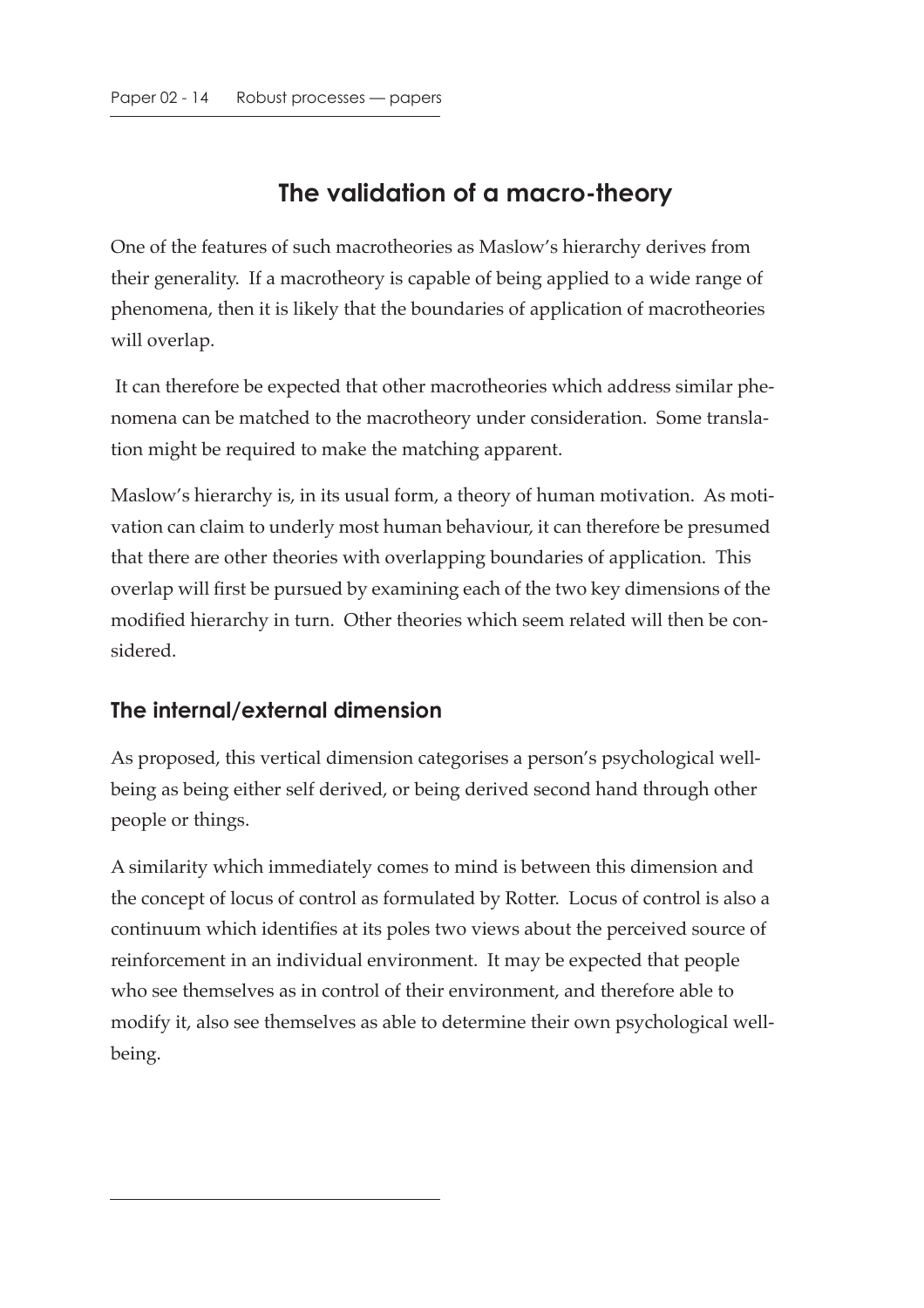A similar major dimension is found in some sociological theories, particularly in the work of Zijderveld. He points out that each person is simultaneously an individual and a social being, with needs relevant to each. The agreement with the vertical dimension of the modified hierarchy is again good, though on this occasion the "things and events" component is missing from Zijderveld's formulation.

There are other theories which also relate to the vertical dimension, but which I propose to consider later. They cast some light on the overall nature of the model, and will be examined in the appropriate section.

#### **The conditional vs unconditional dimension**

The dimension which I have here labelled conditional vs unconditional also presents a number of examples of agreement. Several approaches to counselling have stressed the importance of unconditional as opposed to conditional acceptance of others. Carl Rogers comes particularly to mind in this context.

The distinction also corresponds approximately to the distinction between competitive and cooperative behaviour. Competitive behaviour equates with the conditional end of the continuum. It is when a person judges herself conditionally, or when she expects to be so judged by others, that competitive behaviour is most likely to be seen as meeting a person's needs. Collaborative behaviour, conversely, is most likely when no conditional judgments are being made.

A third point of similarity, though not as apparent at first glance, is that between Type A behaviour and conditional acceptance, and Type B behaviour and unconditional acceptance. It is probably apparent that the self actualised person as described by Maslow is more likely to behave in a Type B manner than in a Type A manner. Type A behaviour has been described by Rosenman and Friedman as containing two orientations towards work or others, competitiveness and time urgency. Competitiveness has already been discussed. Time urgency is an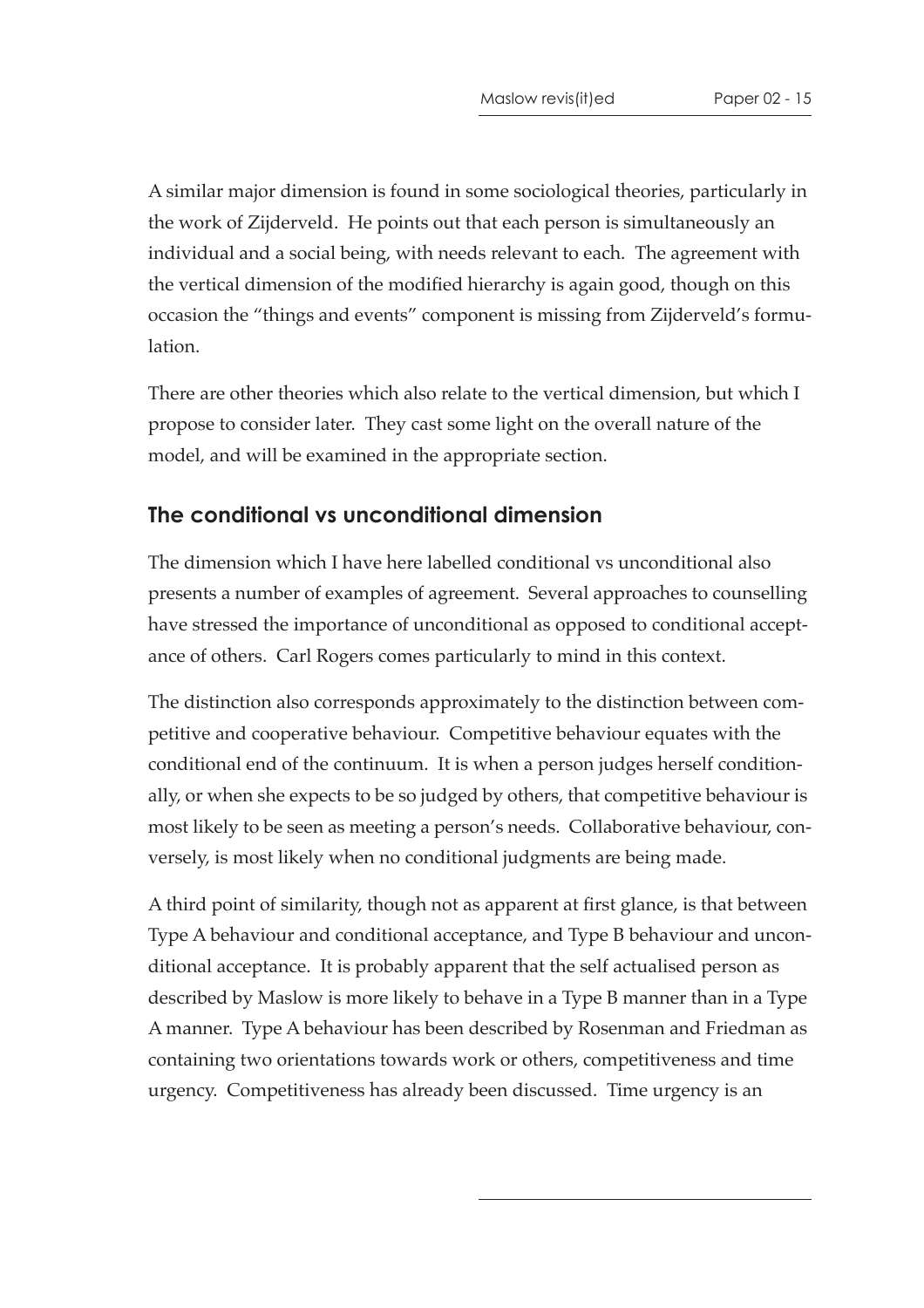example of the same conditional orientation taken towards things and events rather than to people.

### **The hierarchy explored further**

To arrive at a better understanding of the nature of Maslow's hierarchy, two theories and a personality instrument will be examined. The theories are those of Clayton Alderfer, and Jean Piaget and the neopiagetians. The instrument is the Personal Orientation Inventory, or POI, of Everett Shostrom (1963).

The POI was devised as a measure of self actualisation. Based closely in many respects on Maslow's description of self actualised people, it has two main subscales and a number of subsidiary subscales.

The two main subscales compare very closely to those proposed above. One dimension, which Shostrom labels inner directedness, compares to the internal/ external dimension. The other, which Shostrom calls time competence, corresponds to the conditional/unconditional dimension. It is of interest that the basic reformulation of Maslow's hierarchy was arrived at before I was aware of the nature of the main subscales of Shostrom's measure of self actualisation.

Clayton Alderfer proposed an alternative to Maslow's hierarchy. He also claimed empirical support for his ERG theory, as he called it, in contrast to the lack of support for Maslow's formulation.

The empirical support should perhaps be viewed with caution for the reasons offered earlier about crucial tests of general theories. The test is applied to the hierarchical nature of the classification, and not to the taxonomy per se. The objections are therefore not quite as pointed. There is still a fundamental difficulty in ensuring that a particular test is a test of the general theory, and not merely a test of some extrapolation from it.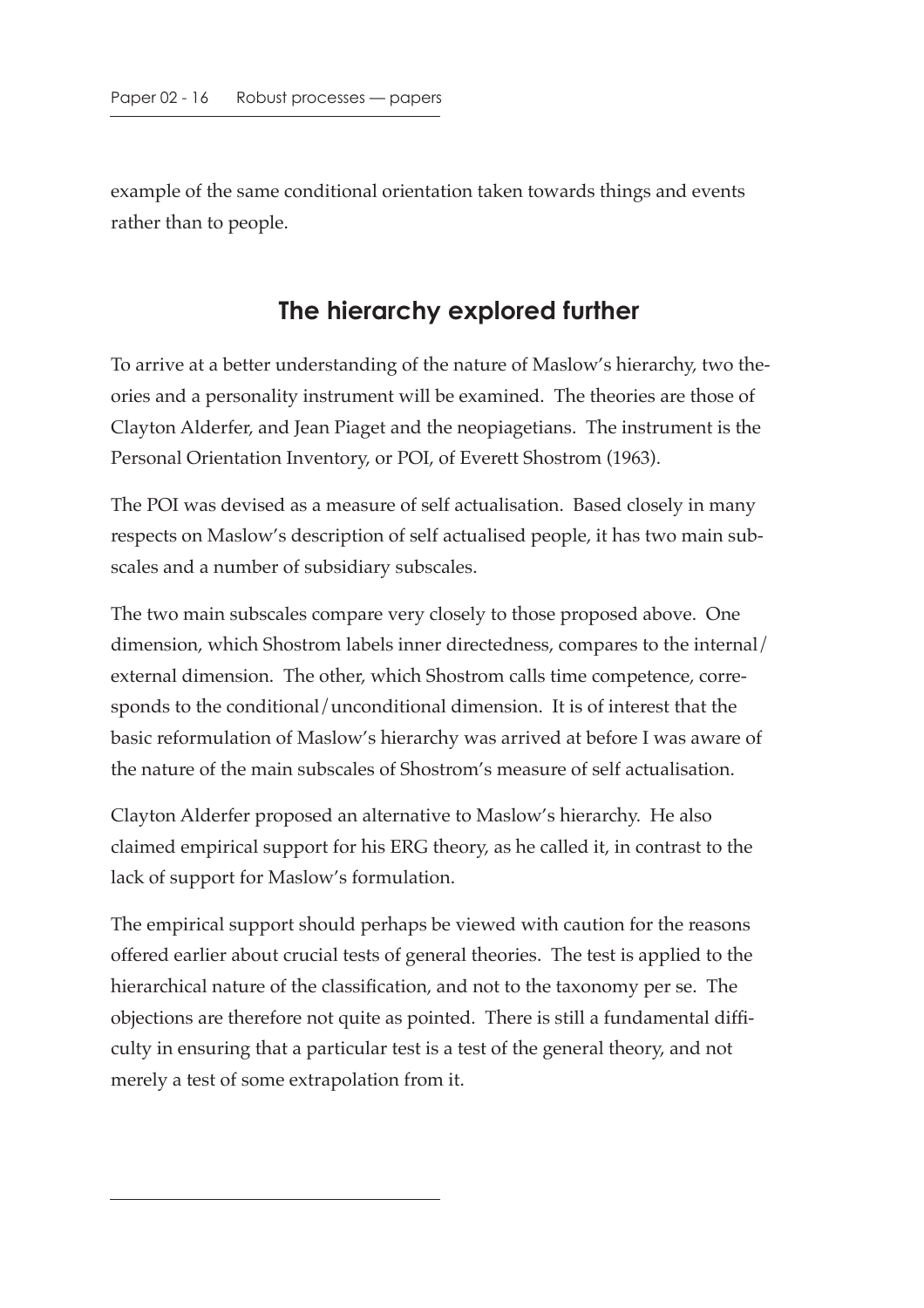In addition, the measures used by Alderfer suffer from the key problem of much of the empirical investigations of Maslow's theory. Pay is almost always included as an indicator of the physiological level of the hierarchy. Yet it seems clear to me that pay is as much a measure of a need for recognition (Maslow's esteem level) as of a need for physical wellbeing. That such an important and pervasive indicator should be misclassified may be enough to cast some doubt on the whole exercise.

Alderfer postulates a three level hierarchy. The levels he terms existence, relatedness, and growth (the ERG of the abbreviation). Existence corresponds directly to the category of physical wellbeing which I propose. Relatedness is clearly acceptance by others. Growth equates most easily with unconditional self acceptance. In most respects the correspondence is quite good. Conditional self acceptance has no counterpart in Alderfer's formulation; conditional and unconditional acceptance by others fall within the same category.

To the extent that Alderfer's own research can be viewed as supporting his theory, it is to be regarded as support for the hierarchical nature of the classes of needs. In any event, it is within the experience of each of us that the existence level, at least, is important when not satisfied and unimportant when satisfied.

On these grounds, the hierarchical nature of the classes may be tentatively accepted. The form proposed here is then as shown in Figure 3.

The other set of theories which may have something important to say about the nature of Maslow's hierarchy are those of Jean Piaget and the neopiagetians. The most relevant part of this work is on moral development during childhood (Piaget, 1965).

Piaget's own work concentrated chiefly on the years between 3 and 12. His work has been extended by others, most particularly Norman Bull, to suggest four stages of moral development. One might characterise them roughly as depicted in Figure 4.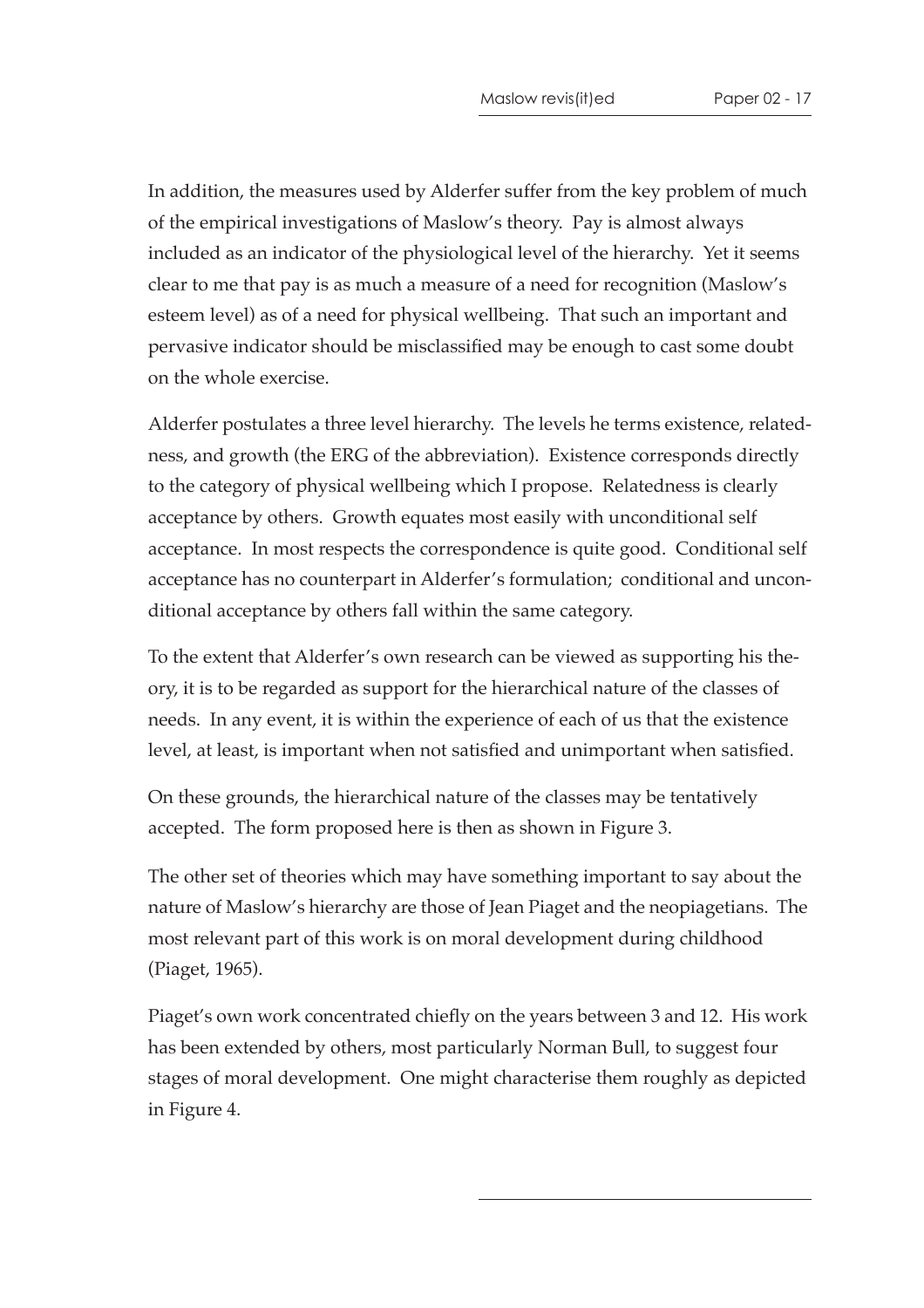

If the two inner categories are combined, the resultant stage might be called that of moral values derived from others. This would give overall a three-stage sys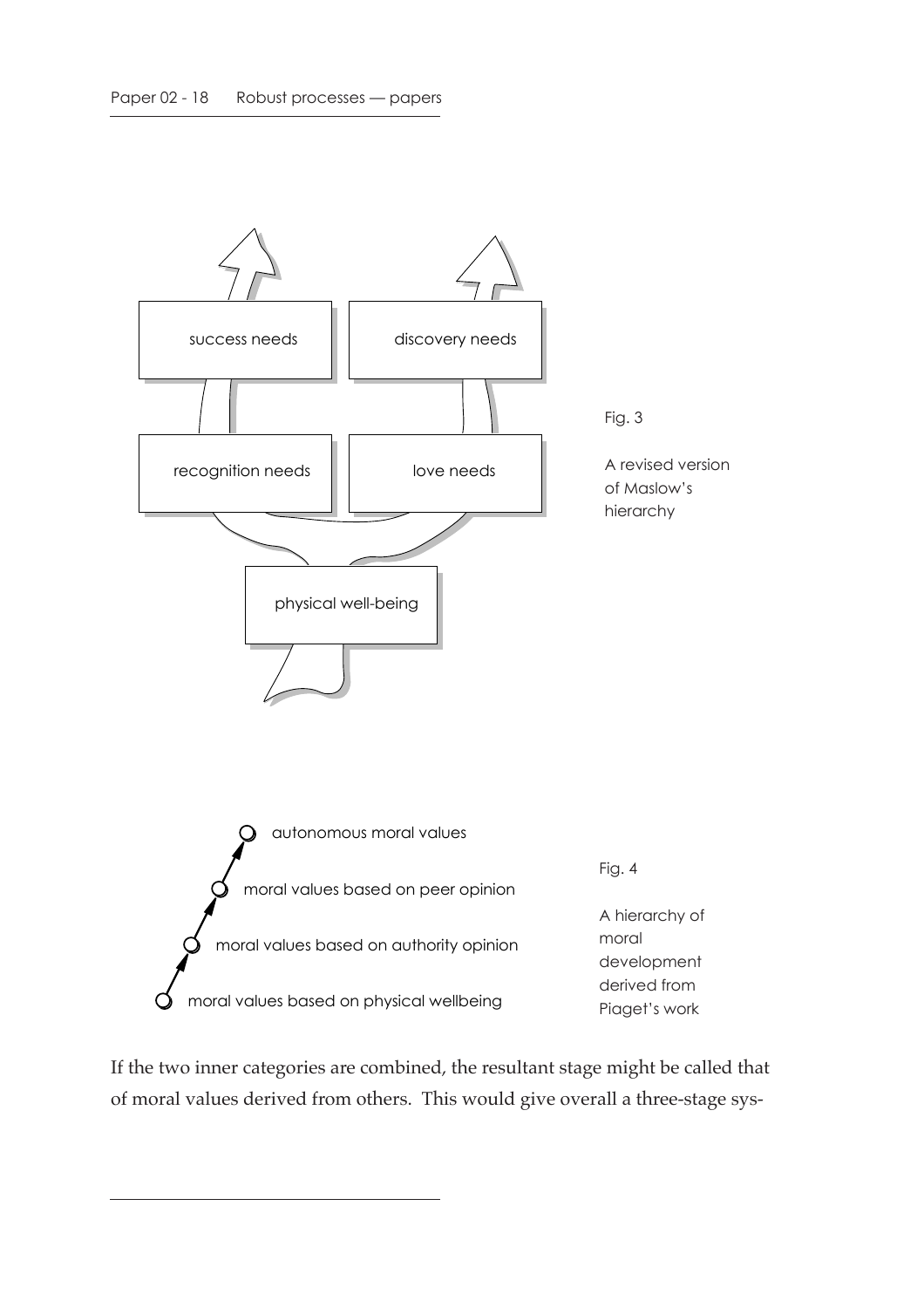tem of development. It is reasonable that the source of one's values say something important about the satisfiers of needs to which one gives the greatest attention.

On this basis I propose that the modified Maslow's hierarchy be regarded as hierarchy of stages of development rather than as a hierarchy of needs. The hierarchical behaviour of need categories, as described my Maslow and Alderfer, can then be viewed as a derivation of the stages of development.

This modification more easily allows for the observed fact that on many occasions, people have placed their life at risk for the sake of other people, or an abstract principle. The model usually functions as a hierarchy of needs because people revert to earlier forms of behaviour under threat. At the same time it must be said that the model of itself provides no basis on which to predict if a person will place a higher level need ahead of a lower level. This prediction must await other theories.

### **The people** *vs* **events dimension**

It earlier appeared that it might be fruitful to add a people vs objects and events dimension. For three of the four psychological wellbeing categories it can be argued that this extends the model in ways which enable it to provide a better fit to human reality.

Conditional self acceptance may be described alternatively as a need for success. That success can be demonstrated either over things (where it might be termed need for achievement) or over people (where it might be termed need for power). This also makes explicit the two aspects of Type A behaviour, time urgency and competitiveness respectively.

Conditional acceptance by others also admits of being divided, although here the importance of the two subcategories may be more doubtful. Locally the others may be people, or objects or events. The overall category might alternatively be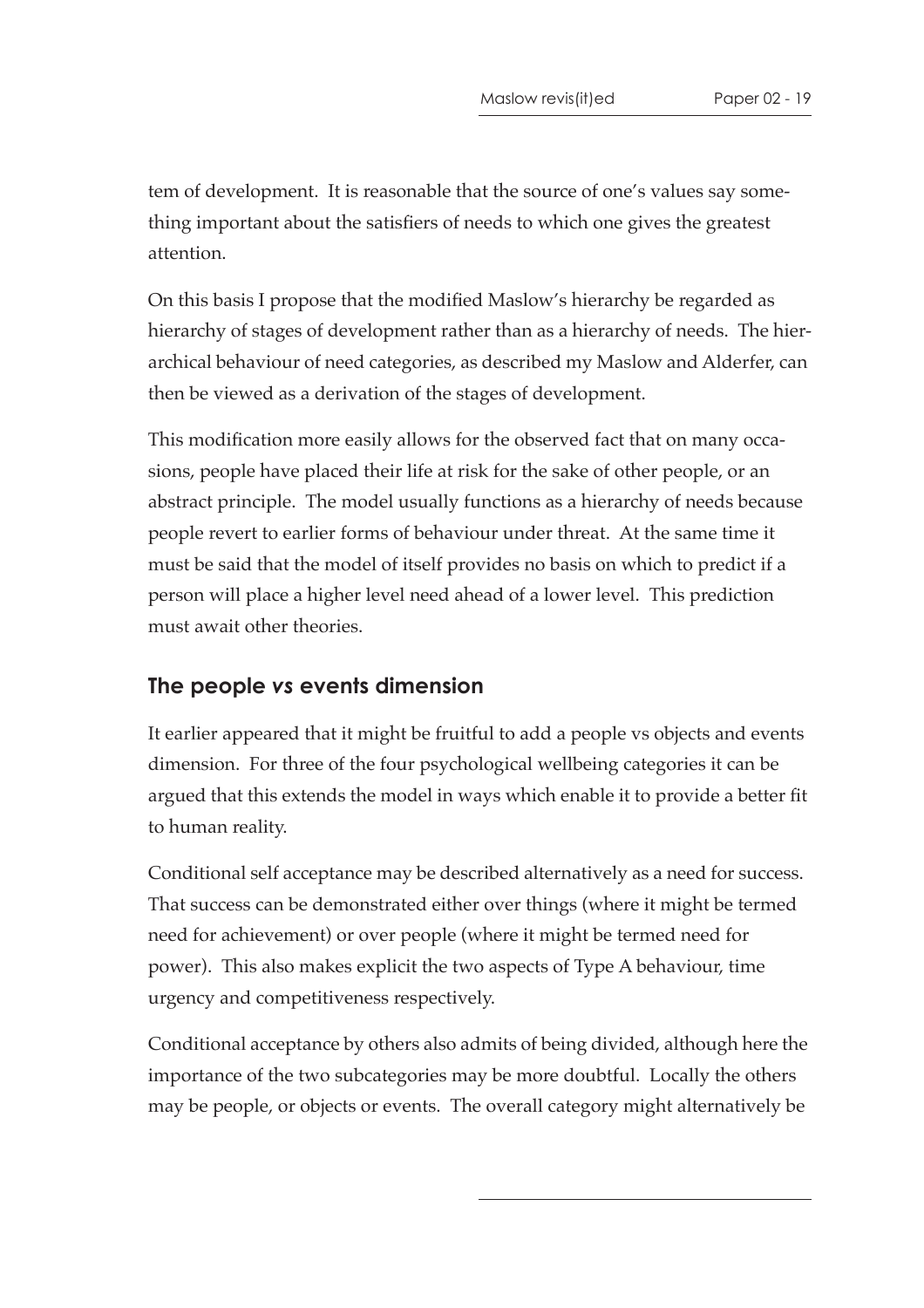labelled need for recognition. There is no commonly accepted term for recognition from other than a living being. It seems possible, to be speculative for a moment, that the rewards provided by hand held computer games to their users may fall in this category. Some games players can almost be described as addicts; it therefore appears that recognition from inanimate objects can be for some as powerfully rewarding as recognition from people is for others.

The category of unconditional acceptance by others includes a common and important example of an events or objects subcategory, that of territory. I think it can also be argued that, apart from the prestige aspects of ownership (which fit in the classification of conditional acceptance by others), people do draw some psychological comfort from the ownership (that is, identification with) inanimate objects.

I do not know whether the same division into subcategories is appropriate for unconditional self acceptance. Part of the difficulty I have is in defining just what need the category represents. Identity (other than through belongingness) and integrity (of the "to thine own self be true" variety) occur to me as possibilities. Since such a category is independent of the world it is doubtful if a distinction between people and things is useful.

For the present I would prefer to leave this as an open question. Perhaps there are different worlds, animate and inanimate, in which one may seek self actualisation. To put it differently, one might conceive of the category as a need to explore and identify one's place in the world in an uncompetitive and unjudging manner. The person seeking self-actualisation still interacts with the world perhaps that world can be predominately animate, or predominately inanimate.

#### **Some further elements of similarity**

Two other general theories will be mentioned at this point as further comment on the ease with which the reformulation of Maslow's hierarchy can be related to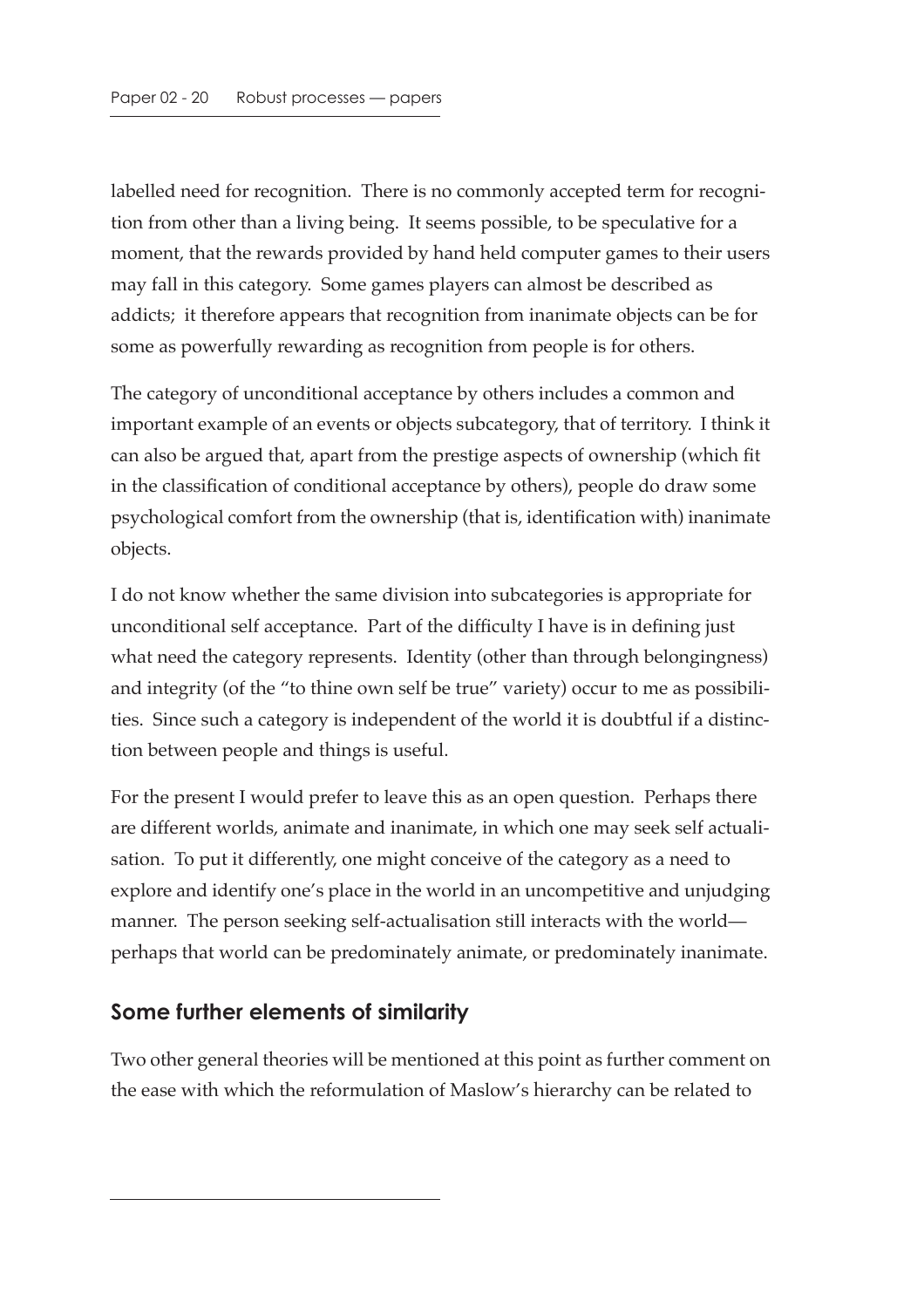other theories which address similar realities. Both relate to the left hand or conditional branch of the hierarchy.

It may be noted that the three needs which David McClelland has found to have the most explanatory power can be equated with subcategories of the conditional branch. The needs McClelland (1998) labels nAch (need for achievement) and nPow (need for power) are the two subcategories of the classification of conditional self acceptance. The need for affiliation (nAff) relates to the people dimension of the category of conditional acceptance of others (and perhaps also unconditional acceptance by others).

The two conditional categories together relate to the personality type identified as authoritarian by Theodor Adorno and his colleagues (Adorno, Frenkel-Brunswik, Levinson, and Sanford, 1950). The people component of conditional self acceptance supports a belief in one's duty to command (and take responsibility for) subordinates. The people component of conditional acceptance by others enables the operation of a belief that one has a duty to obey one's superiors.

I see Adorno's work as having wider generality than merely applying to this particular personality type. As I have said elsewhere, these are the beliefs which enable us to construct large social systems based on hierarchy and specialisation, and maintain control of them.

These same two conditional categories can be related to the two varieties of defensive communication which arise under conditions of competitiveness fight and flight. The variety of communication which has variously been described as problem solving or consensual or collaborative or assertive is more likely to arise when people are operating in an unconditional environment, where they are not being judged on what they say.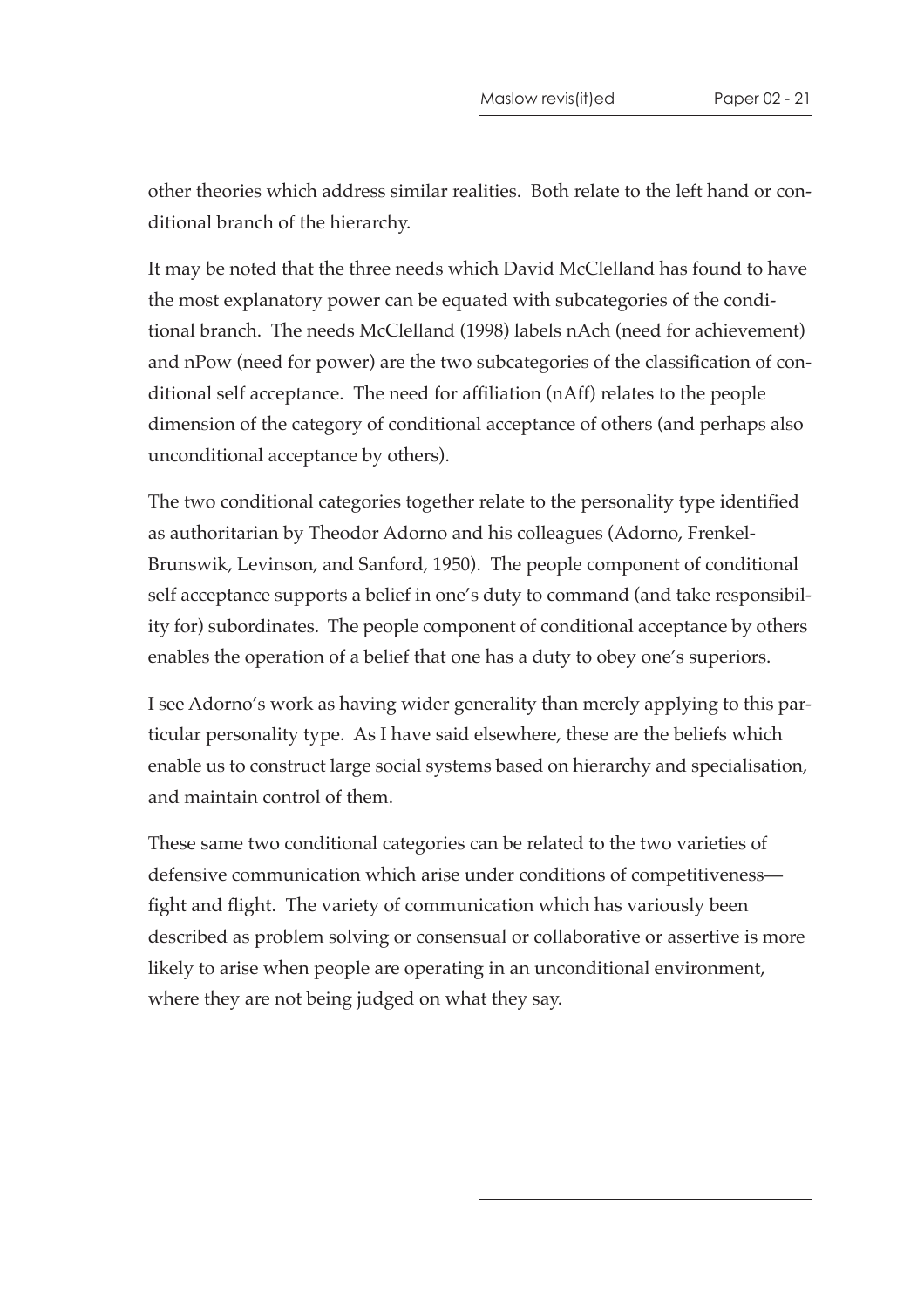#### **Two unresolved issues**

I return now to the two issues left unresolved earlier. One, you will recall, was the equation of self actualisation with unconditional self acceptance. The other was the status of the security level of Maslow's original formulation.

On reading Maslow's description of people he regarded as actualising I think it is apparent that they are people who do not depend on other people or on their own performance for a feeling of wellbeing. On these grounds I will regard the identity of self actualisation and unconditional self acceptance as being established. I think, by the way, that unconditional self acceptance is a more self explanatory label than self actualisation.

The correspondence of the two major dimensions of the reformulation with the two main subscales of the POI supports the identification of unconditional self acceptance with self actualisation. It will shortly be seen that the reformulation also casts some more light on the nature of unconditional self acceptance.

The needs so far represented by the categories of the revised hierarchy are immediate needs. This applies most immediately to the physical level, where one's present physical comfort or existence is at issue. The other categories can be similarly defined however. It can be the acceptance by others or the self acceptance of the present moment which is operative.

When immediate needs are met, however, there may still be a wish for the need satisfaction to continue into the future. It is this future dimension which then corresponds to Maslow's security level. That all categories (except unconditional self acceptance, which may be atemporal) contribute to this component makes apparent the reason for its grab bag quality in Maslow's original theory.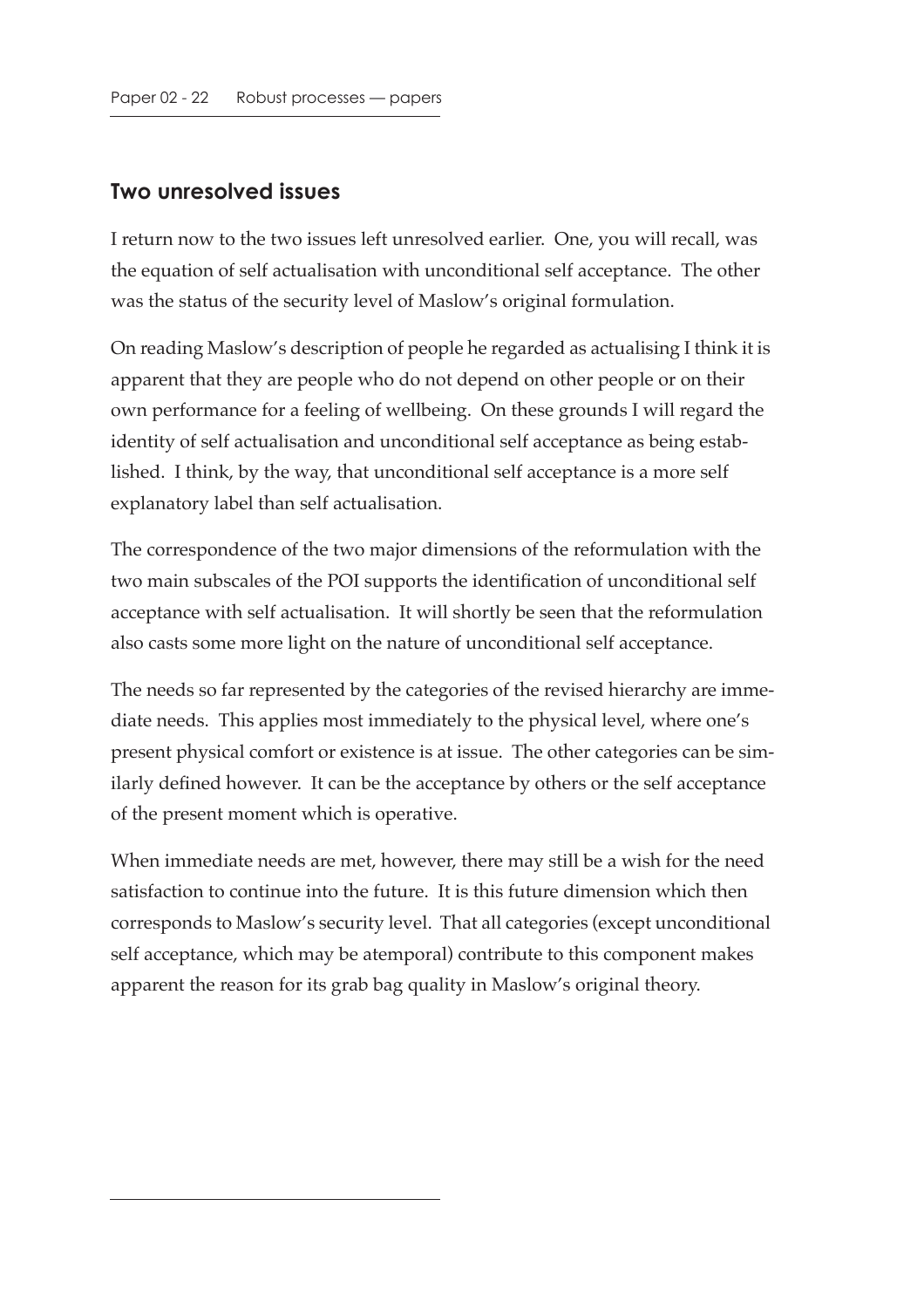# **The overall model**

This final section will now look briefly at the overall implications of the model. This can be done in a way that allows it to serve at the same time as a review of the model.

The first and most important point I want to make is the equation of psychological wellbeing with self esteem. By definition self esteem is one's opinion of oneself. Although I do not know on what grounds it can be argued that feelings of psychological wellbeing involve feeling good about oneself, this seems to me to be true. What is demonstrable is that the four (five including physical) categories of the reformulation are all sources of self esteem. Thus a person may have high self esteem (Figure 5) because ...

- she is physically fit, healthy and comfortable;
- she is accepted by others as she is; unconditional acceptance by others, or need for belongingness;
- she has naturally high self esteem; that is, unconditional self acceptance;
- she has demonstrated to herself through her success over people or things that she deserves to think well of herself; this is conditional self acceptance, or need for success;
- she is recognised by others as having performed well, and so deserves to think well of herself; this is conditional acceptance by others, or need for recognition.

It is now also apparent just what unconditional self acceptance (and by implication self actualisation) consists of. It is *robustness* of self esteem.

This, too, accords well with Shostrom's POI. The most fragile of the four psychological sources of self esteem is conditional acceptance by others, for it depends on both performance and the opinion of others. The most robust is unconditional self acceptance, which depends on neither. One can therefore picture a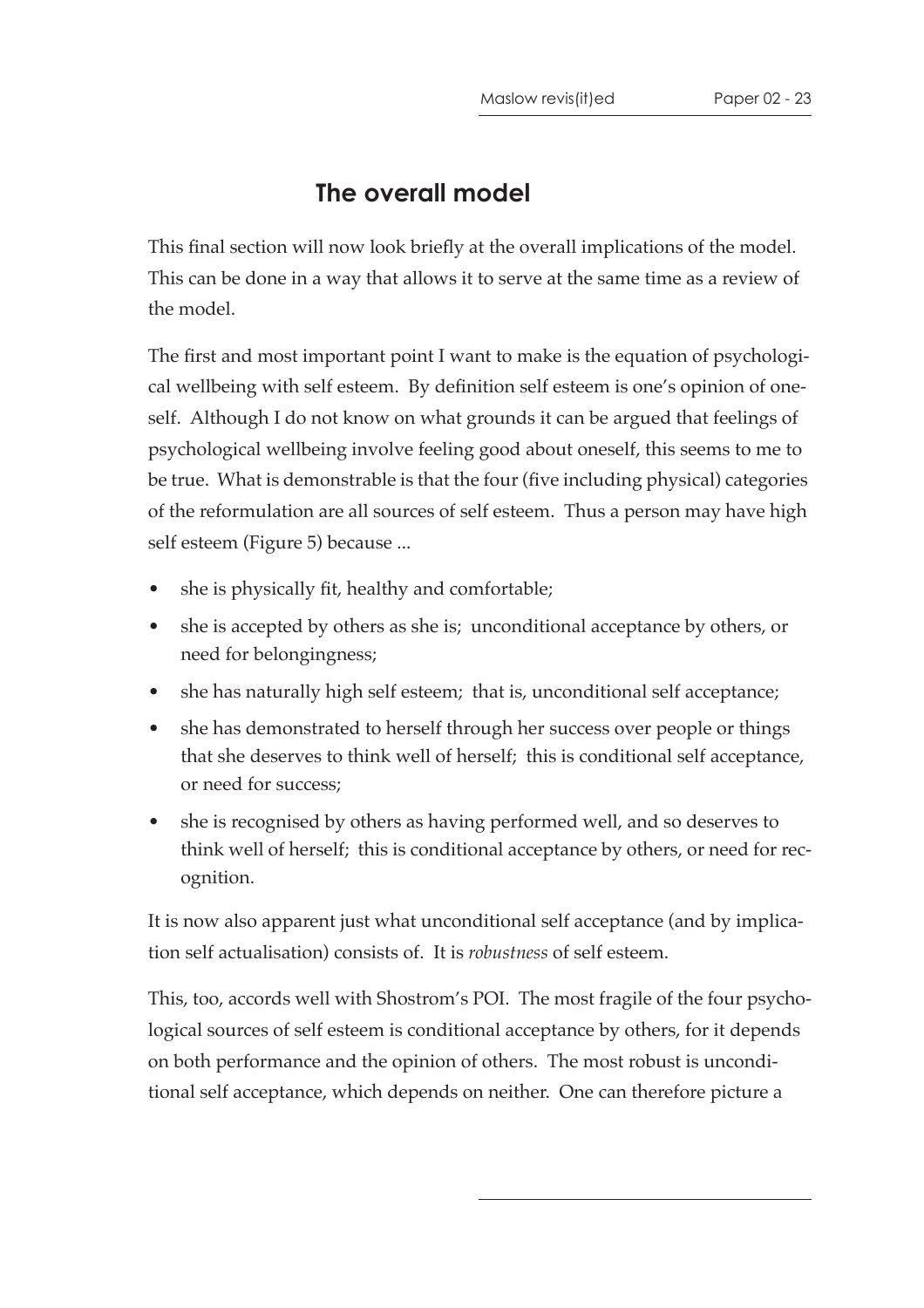diagonal superimposed on the modified Maslowian hierarchy, from lower left to upper right. This diagonal combines both major dimensions, and may be labelled *robustness of self esteem* (Figure 6).

This concept, I will argue in other documents, deserves recognition as a central concept in psychological theory and practice. For the moment I will observe only that it represents non-defensiveness, which may be regarded as a central measure of psychological health. It is the basis of many qualities which are highly valued, including integrity and courage.

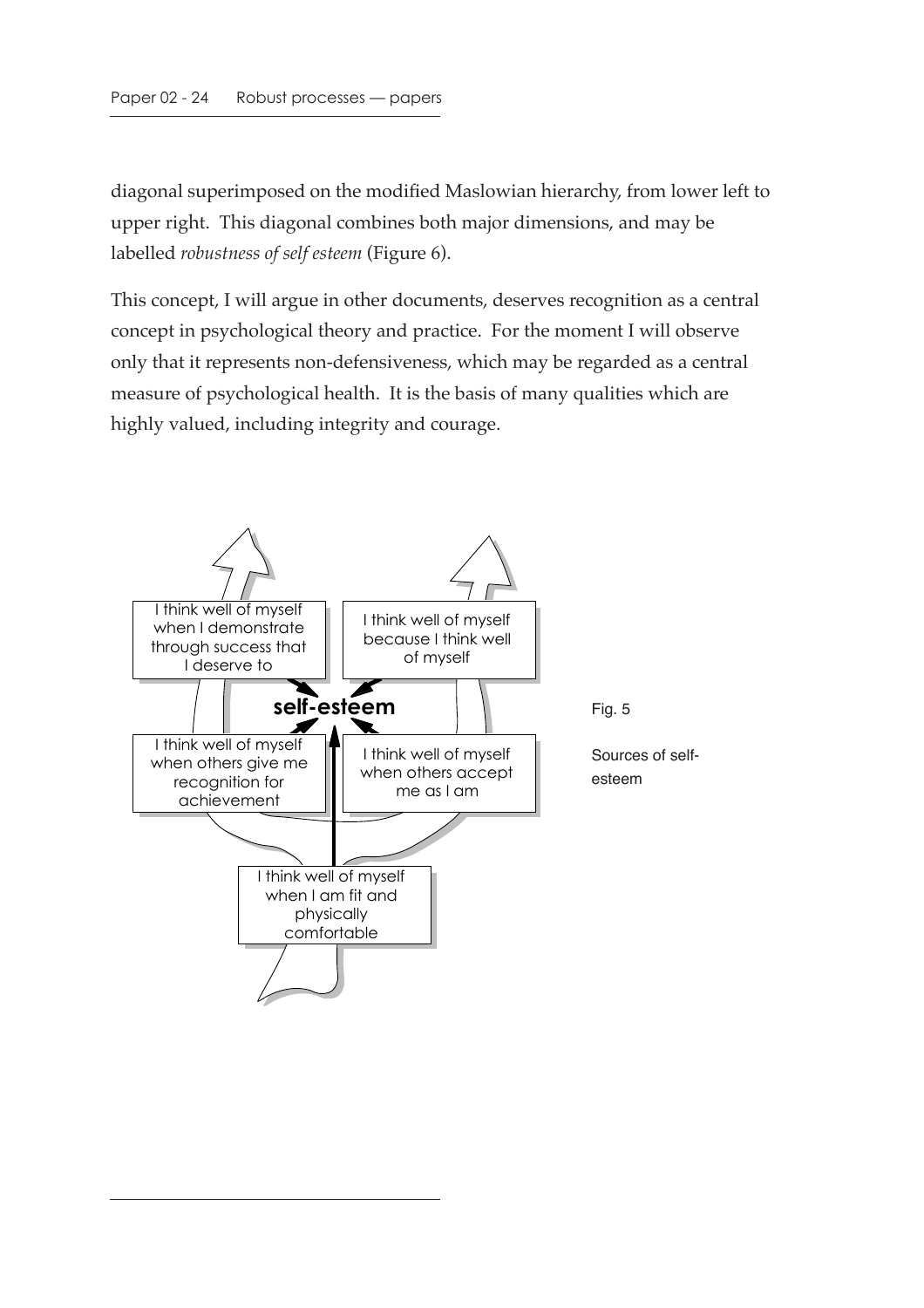The ease with which the reformulation's categories and dimensions were related to other important categories and dimensions in theory also supports the notion of the importance of robustness of self esteem as a concept.

It is reasonable to regard the most common source of stress in modern culture to arise from threats to self esteem. The model can be used to devise strategies for stress management and prevention.

I will also argue elsewhere that measures of social desirability may be conceived of as performance measures of robustness of self esteem. Only the unconditionally accepting person can afford to acknowledge certain truths about herself. In this regard it may be unfortunate that measures of social desirability are designed to be orthogonal to measures of neuroticism. One would expect that robust self esteem would correlate highly and negatively with neuroticism. This correlation, previously regarded as a contaminating influence in measures of social desirability, may now be explained.

In conclusion, as I have already said, it may be noted that the five main categories of the reformulated hierarchy are alternative sources of self esteem. On these grounds it can be seen that the model has practical implications for the enhancement of self esteem and the education of children and adults, and in other applications such as stress management. I may eventually explore these issues, too, in a subsequent paper.

#### **References**

Adorno, Theodor W., Frenkel-Brunswik, Else, Levinson, Daniel J., and Sanford, Nevitt (1950) *The authoritarian personality*. New York: Harper and Row.

Alderfer, Clayton P. (1972) *Existence, relatedness and growth*. New York: Free Press.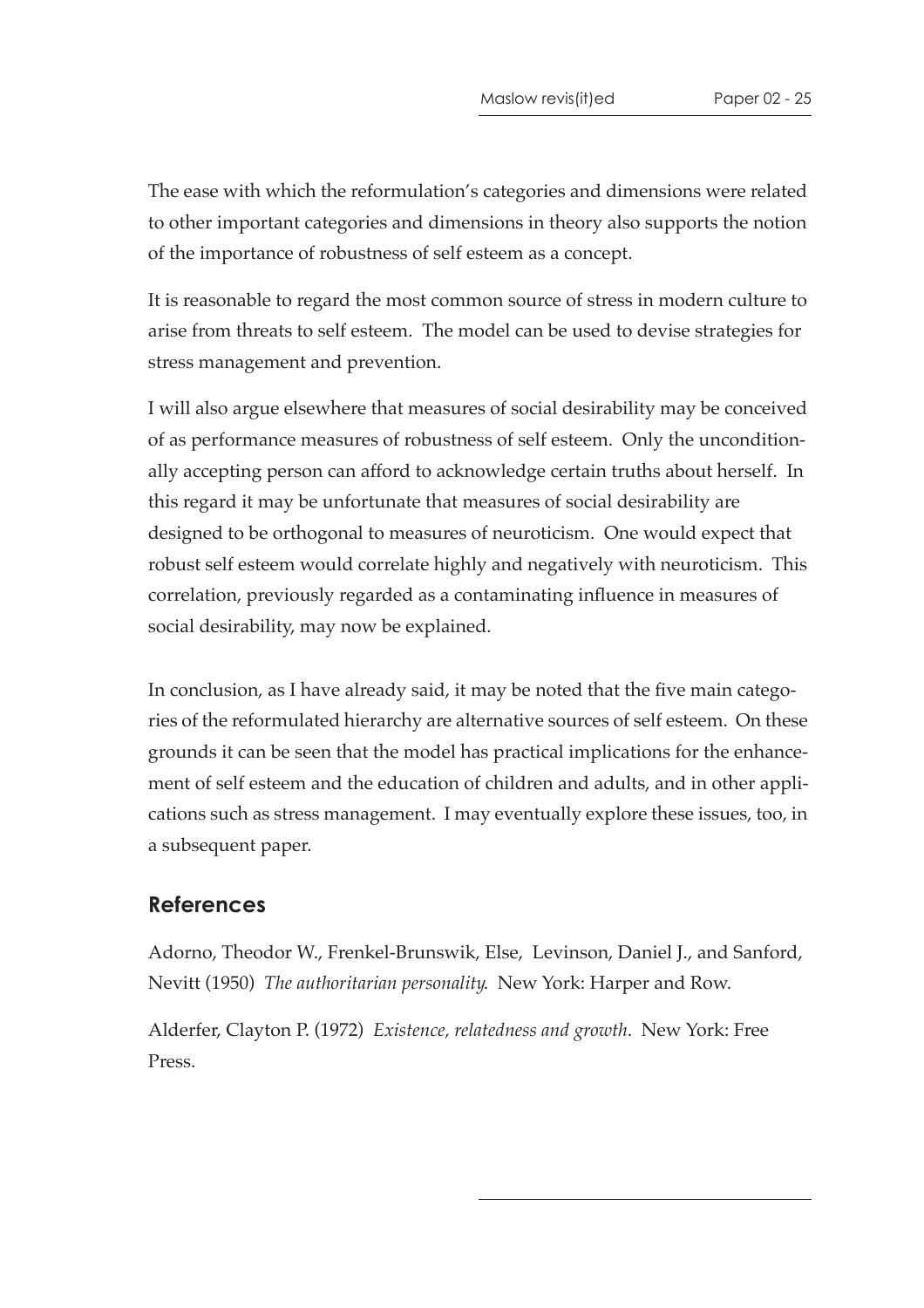

Bertalanffy, Ludwig van (1973) *General systems theory: foundations, development and applications*, revised edition. New York: Braziller.

Bull, Norman J. (1969) *Moral judgment from childhood to adolescence*. London: Routledge and Kegan Paul.

Churchman, C. West (1971) *The design of inquiring systems: basic concepts of systems and organization*. New York: Basic Books.

Maslow, Abraham H. (1970) *Motivation and personality*, second edition. New York: Harper and Row.

McClelland, David C. (1998) *Human motivation*. Cambridge University Press.